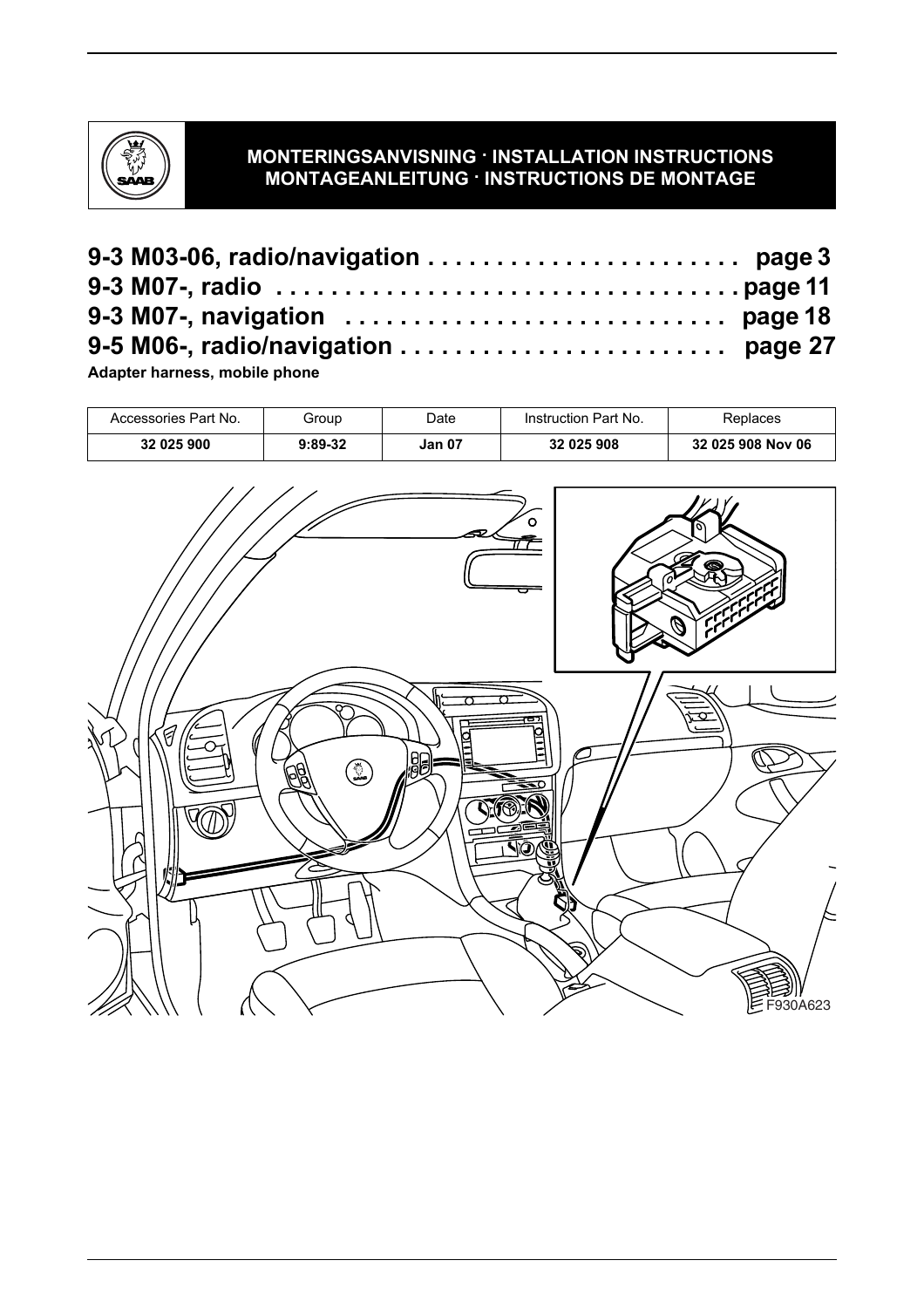

F930A540

**x3**

 $\beta$ 

**x3**

I

**x3**

**x3 x3**

 $\boldsymbol{\theta}$ 

#### **9-3 M07 with navigation**

The following are not included in the kit but are ordered separately:

- Voltage converter
- Connector
- Lock
- Cable terminals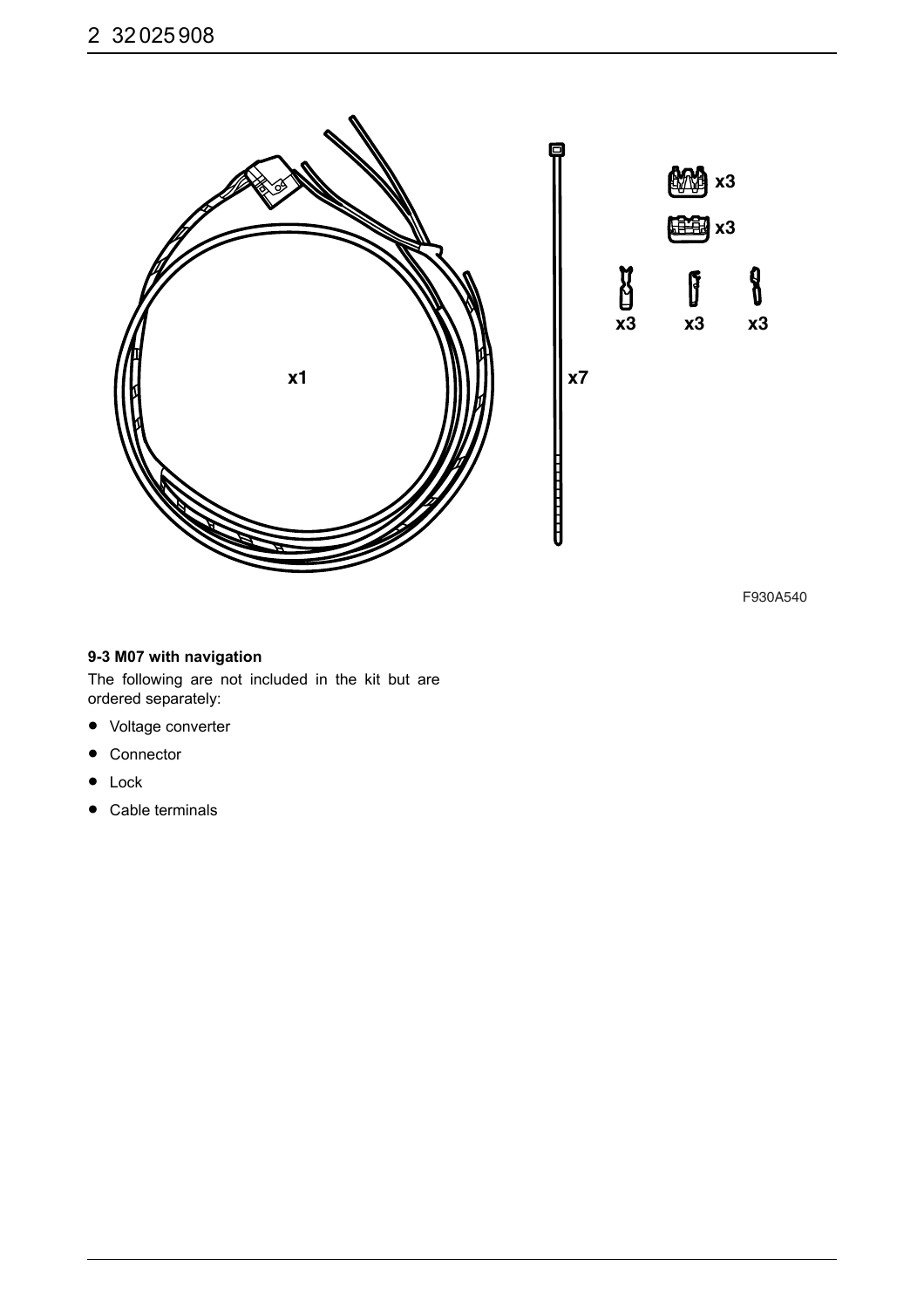# **9-3 M03-06, radio/navigation**









- 1 Move the passenger seat to its rearmost position.
- 2 Disconnect the battery negative cable (-).
- 3 Remove the front floor console side piece on the passenger side.
- 4 Remove the ashtray/storage compartment.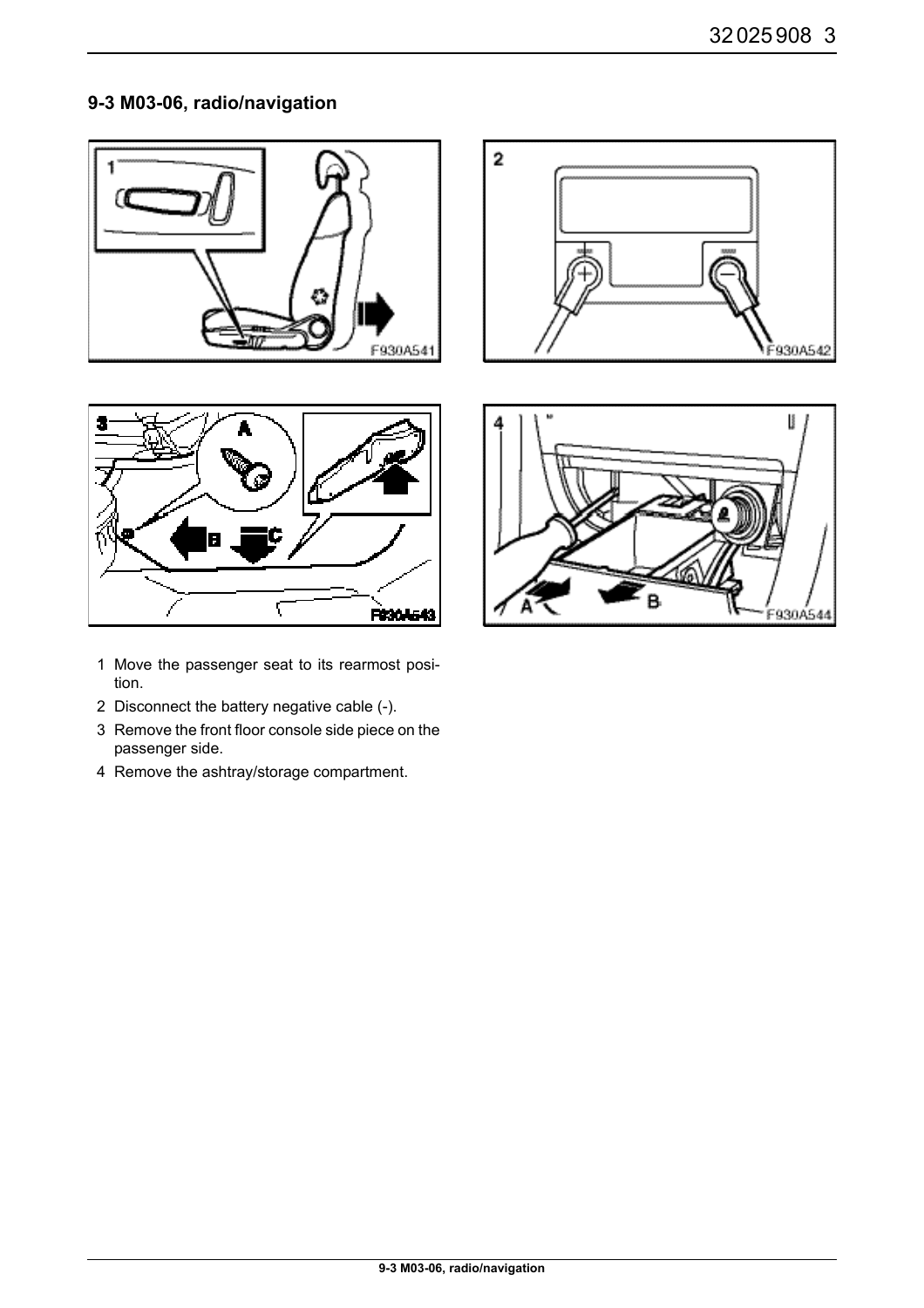



6 F930A546



- 5 Remove the ACC/MCC unit.
- 6 Unplug the connectors.
- 7 Remove the head unit, press in the catches and take the unit out.
- 8 Unplug the head unit connectors.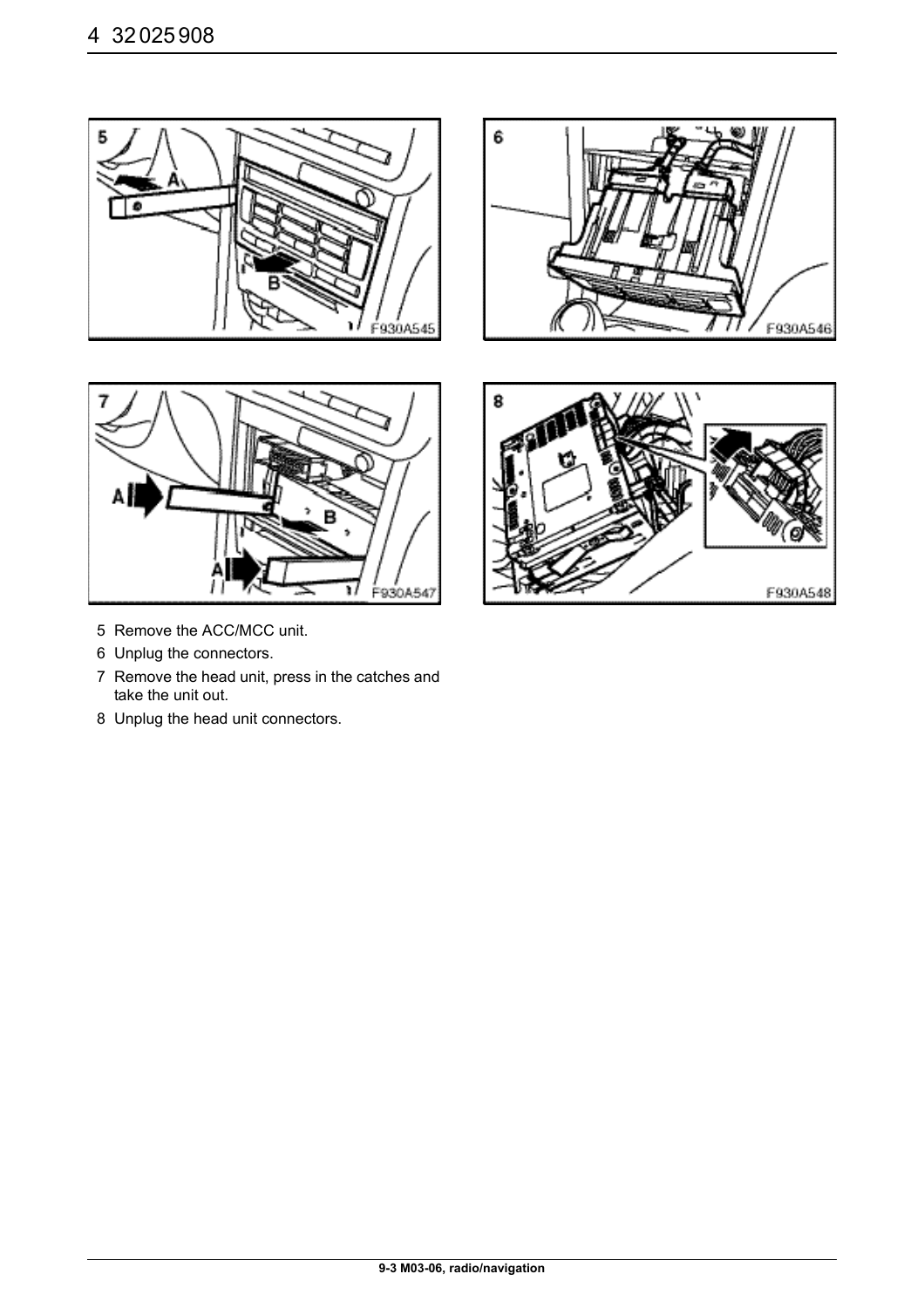



- 9 Prepare adapter harness (32 025 898):
	- 9.1 Cut the yellow (YE) cable to the same length as the other cables in the adapter harness.
	- 9.2 Cut the sheathing to approx. 50 mm and strip the cable end.
	- 9.3 Crimp the cable terminals (12 769 780) to the black/white (BK/WH), grey/white (GY/ WH) and yellow (YE) cable ends on the adapter harness.

It is very important that the correct recess in the pliers is used. Check that the cable terminal is firmly secured.

10 Fit the adapter harness to the passenger side.



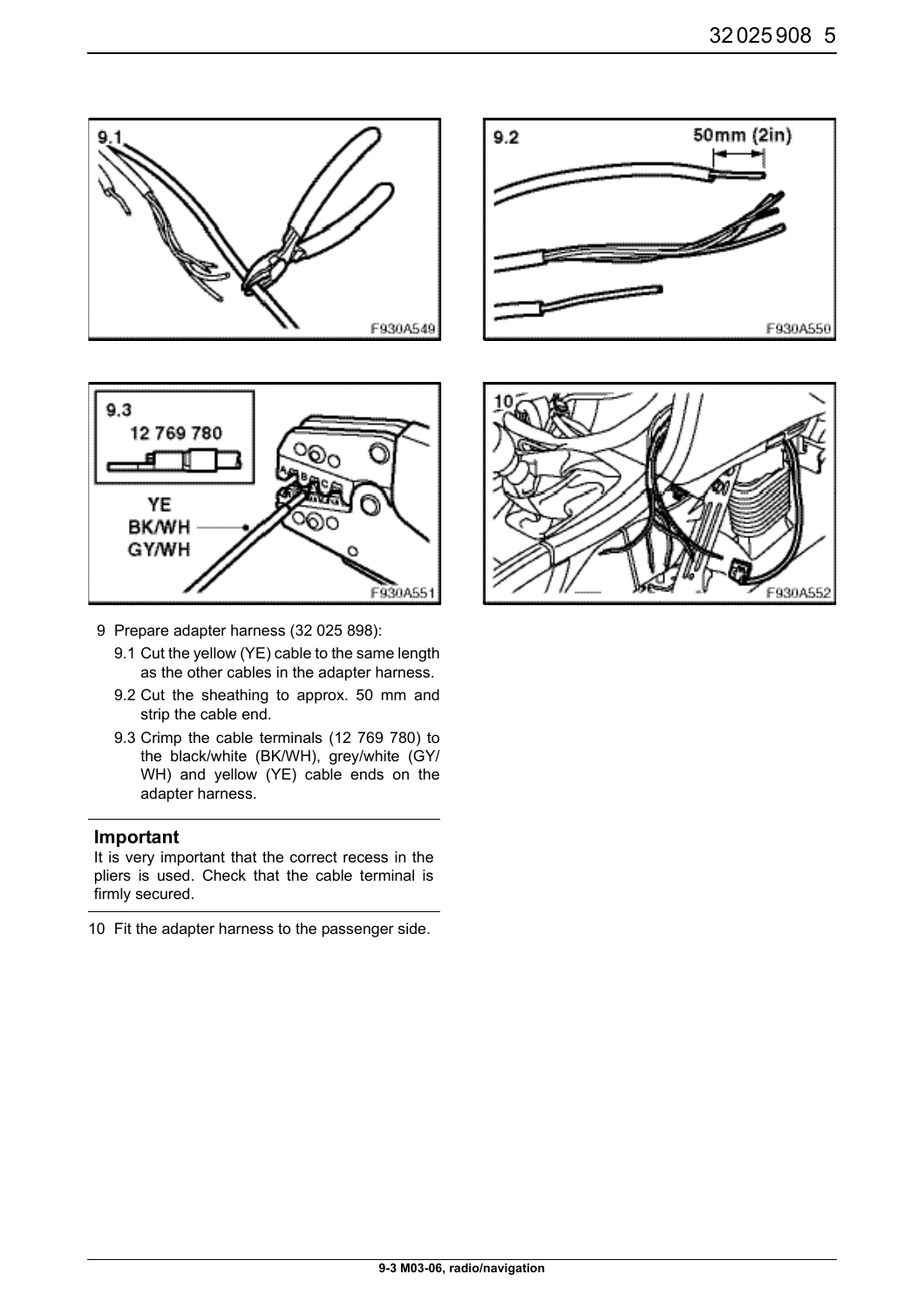



- 11 Connect the adapter harness to the car: BK/WH -> K8B pos 9 (line gnd) GY/WH -> K8B pos 10 (line out) YE -> K8B pos 11 (mute)
- 12 Cut approx. 50 mm from the tape to the connector K8B.
- 13 Splicing the wiring harness.

In order to avoid damaging the wiring harness when splicing, the joining sleeve must only be clamped in once.

14 Connect the adapter harness to the car using joining sleeves:

14.1RD/BU -> 12 V socket BK (+15)

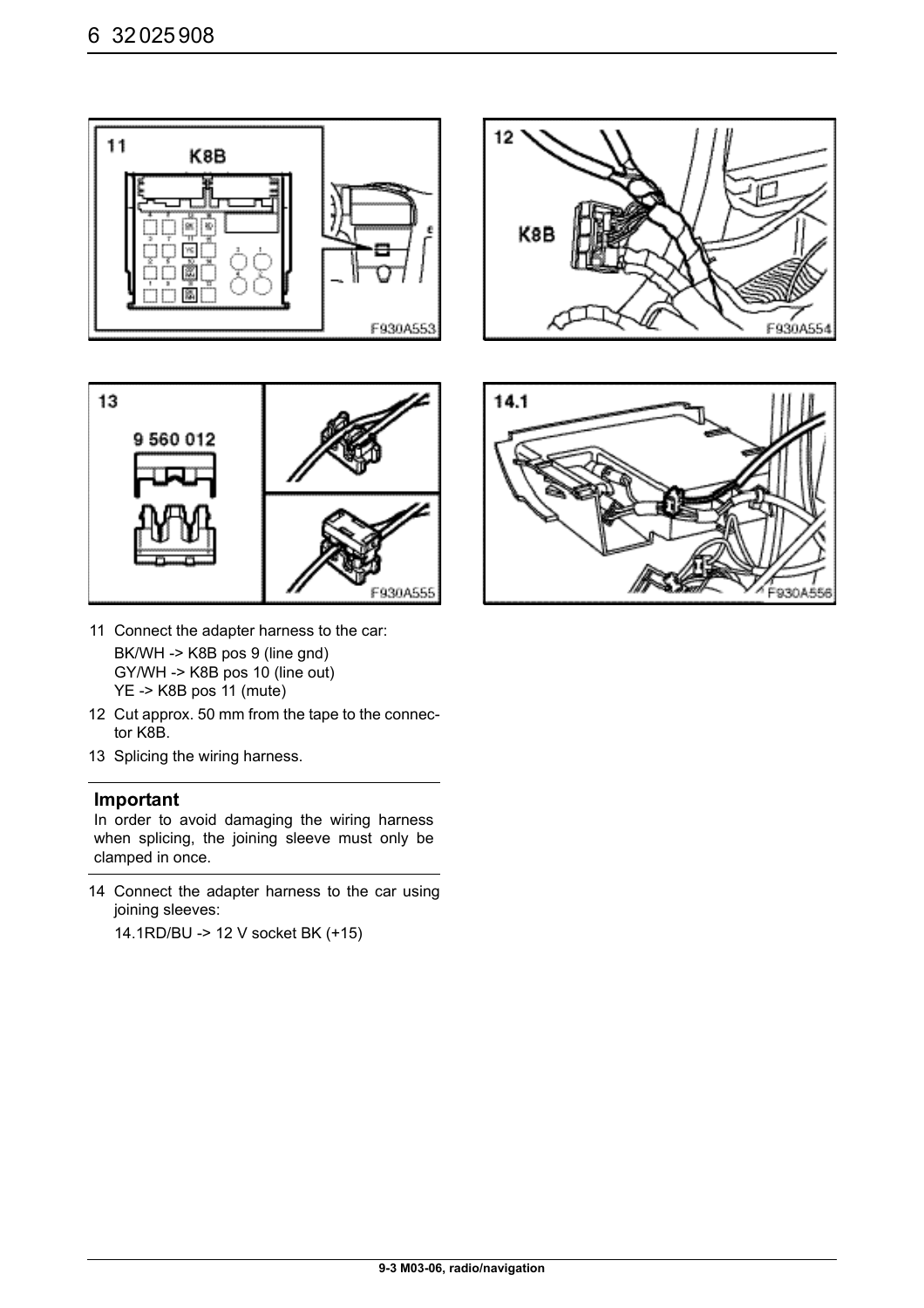



- 14.2BK -> K8B pos 12 (gnd) RD -> K8B pos 16 (+30)
- 15 Protect the joints by insulating with fabric tape around the wiring harness. Secure the wiring harness.

Secure the wiring harness firmly so that there is no risk of rattling.

- 16 Fit the ashtray/storage compartment.
- 17 Plug in the connectors.



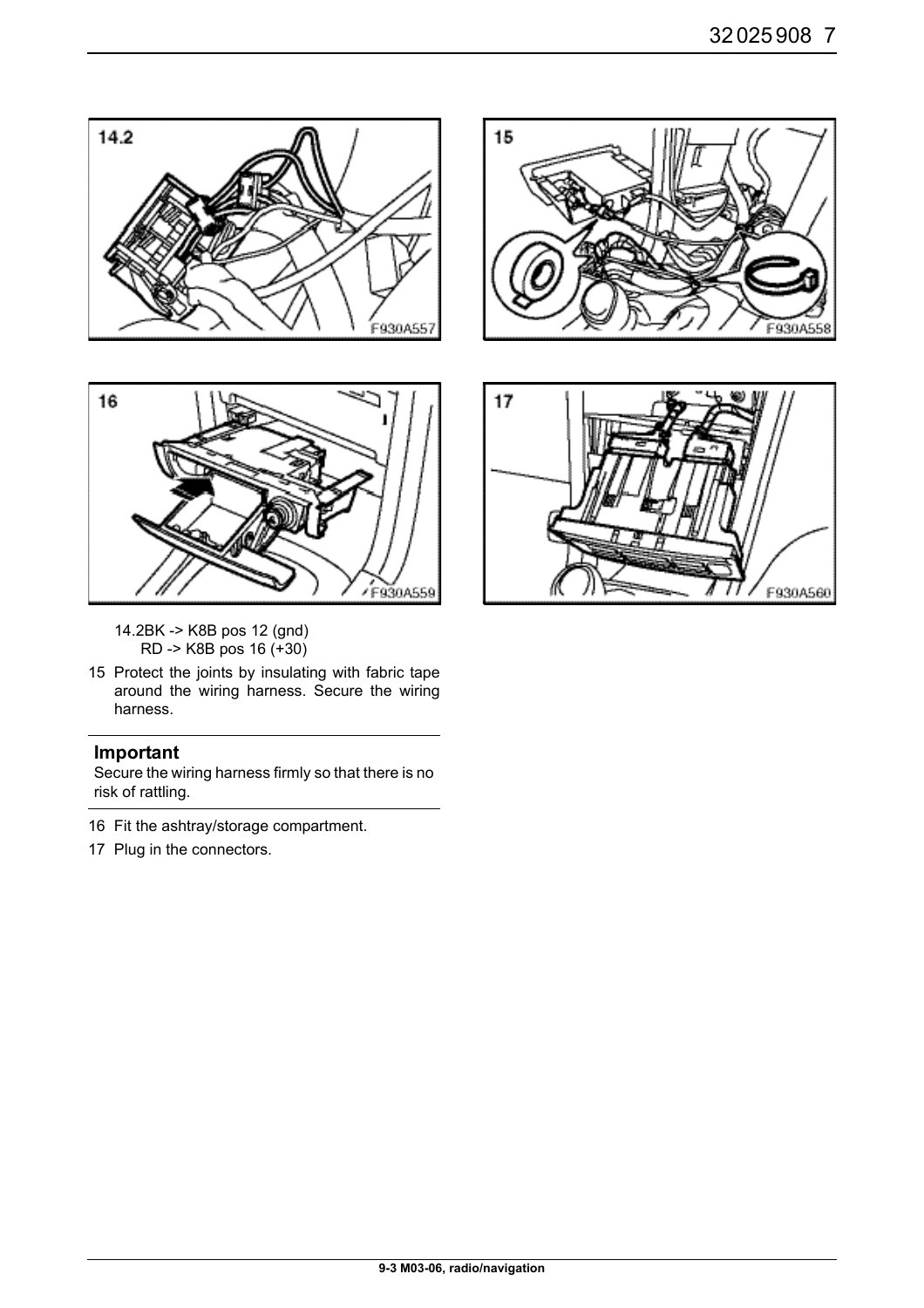





- 18 Fit the ACC/MCC unit.
- 19 Fit the floor console's front side protection.
- 20 Connect the battery negative cable (-).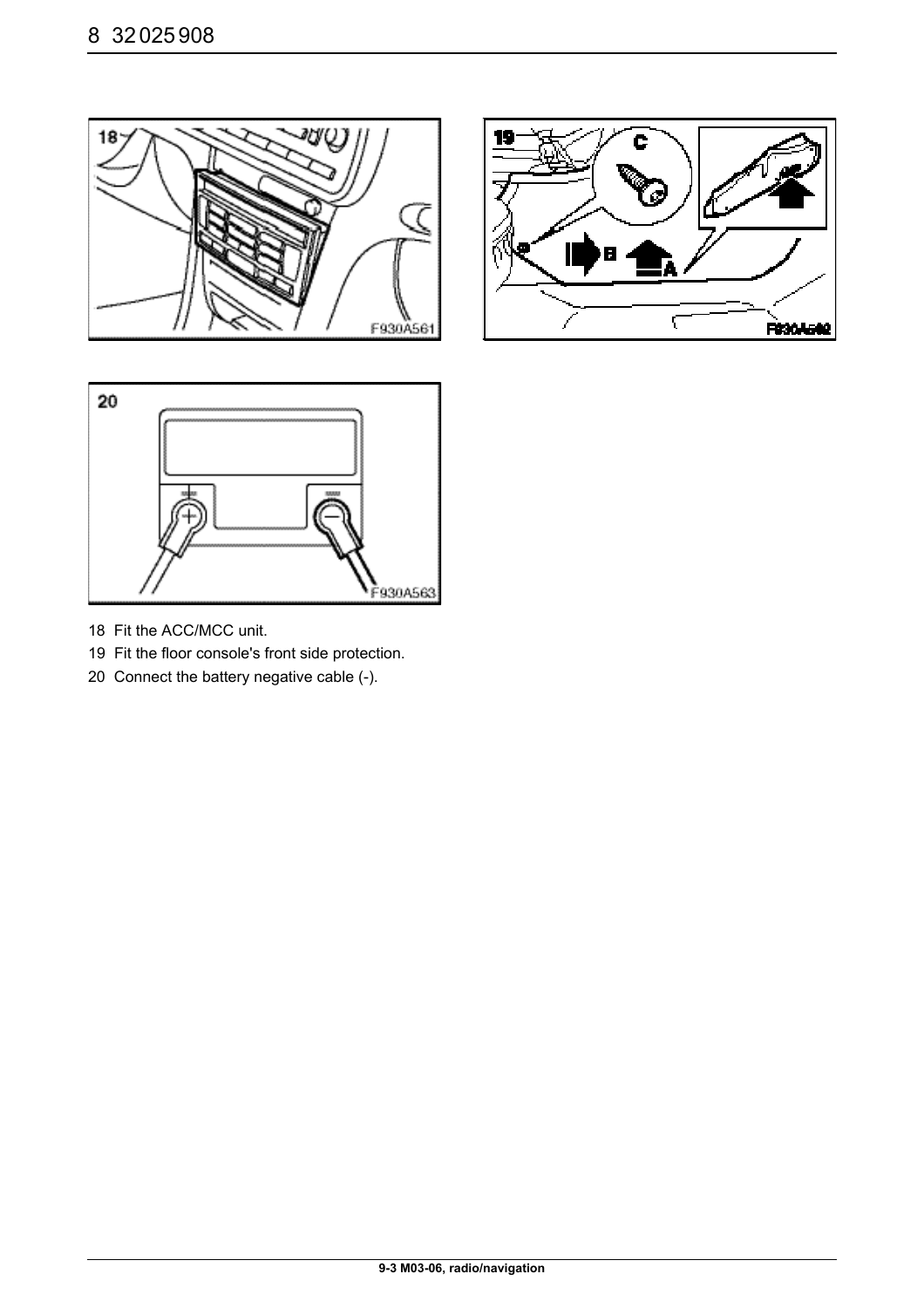

- 21 Set the date and time:
	- 21.1Turn the ignition key to the ON position (A).
	- 21.2Press the CUSTOMIZE button (B) in the SIDC (control panel, SID).
	- 21.3Turn the INFO button (C) until the display shows "Clock / Alarm". Press to confirm "OK".
	- 21.4Turn the INFO button (C) to "Set Clock". Press "OK".
	- 21.5Turn the INFO button (C) to "Manual" or "RDS adjust" and set the correct time. Press "OK".
	- 21.6Turn the INFO button (C) to "DATE".
	- 21.7Press in the INFO button (D) until the display shows "YEAR 2000".
	- 21.8Turn the INFO button (C) to the correct year. Press to confirm "OK".
	- 21.9Turn the INFO button (C) to the correct month. Press "OK".
	- 21.10Turn the INFO button (C) to the correct day. Press "OK".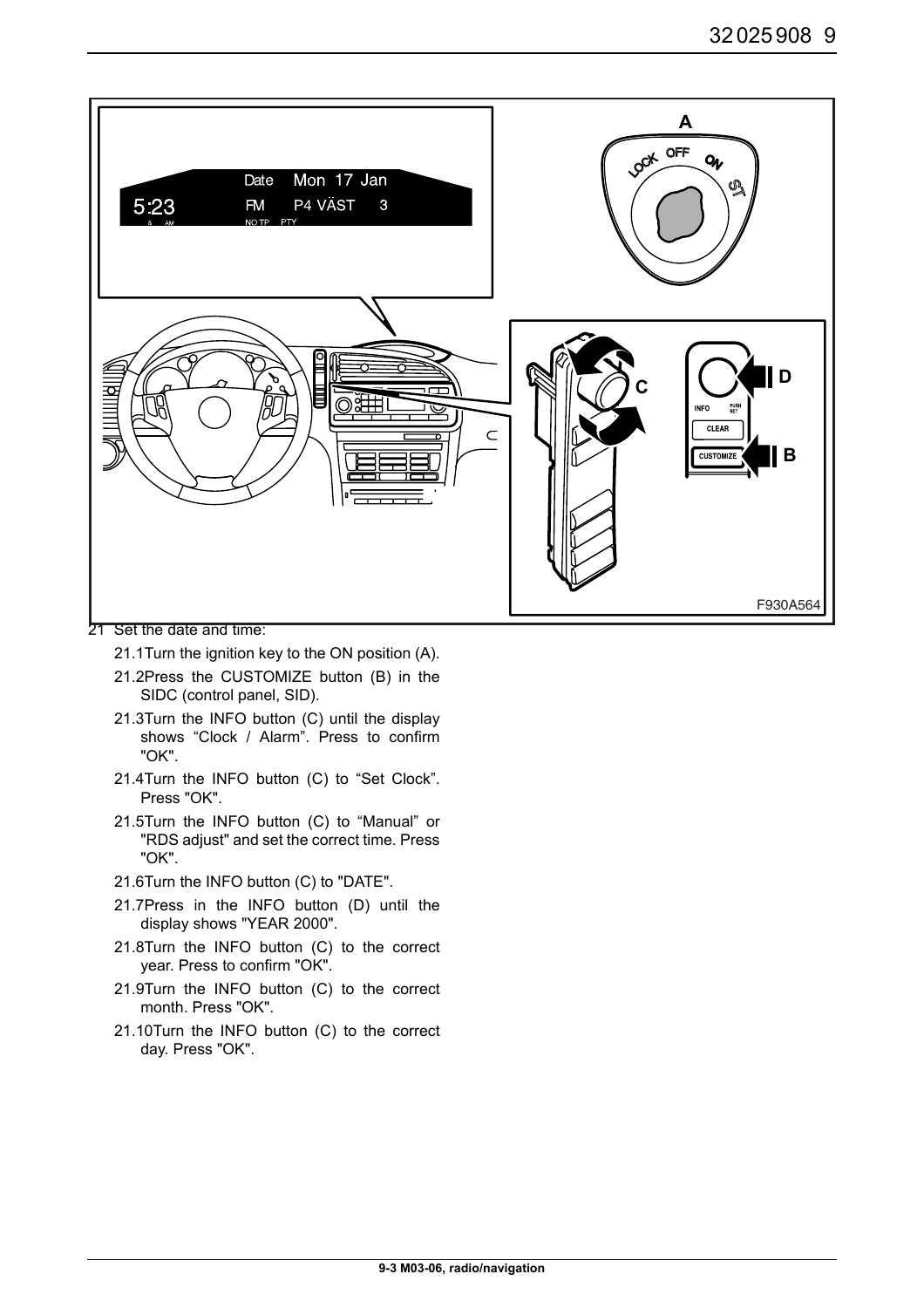



22 Synchronise the remote control code by inserting the key into the ignition switch.

#### **Important**

Alert the customer to the fact that all remote controls must be synchronised by inserting the key(s) into the ignition switch. If this is not done then the remote control will not work.

23 **Cars with Anti-Pinch -** Learn Anti-Pinch:

# **WARNING**

Anti-Pinch is not active until the power windows have been calibrated following power disconnection.

# **Note**

Only one control module is to be calibrated at a time due to voltage variations.

23.1Close the window.

**CV:** Close the door and the soft top.

- 23.2Reset the pinch protection by removing and fitting fuse F5 from the instrument panel electrical centre (IPEC). The pinch protection for both door modules is now reset and both front windows can be programmed.
- 23.3Start the car.
- 23.4Lower the window fully. Hold the button depressed during the entire operation.
- 23.5Raise the window fully. Hold the button up during the entire operation. Wait for at least 1 second when the window is in the top position.
- 23.6Lower the window fully. Hold the button depressed during the entire operation.
- 23.7Raise the window fully. Hold the button up during the entire operation. Wait for at least 1 second when the window is in the top position.
- 23.8When calibration has been completed an audible confirmation is heard. In the event that no audible confirmation is heard, repeat the procedure.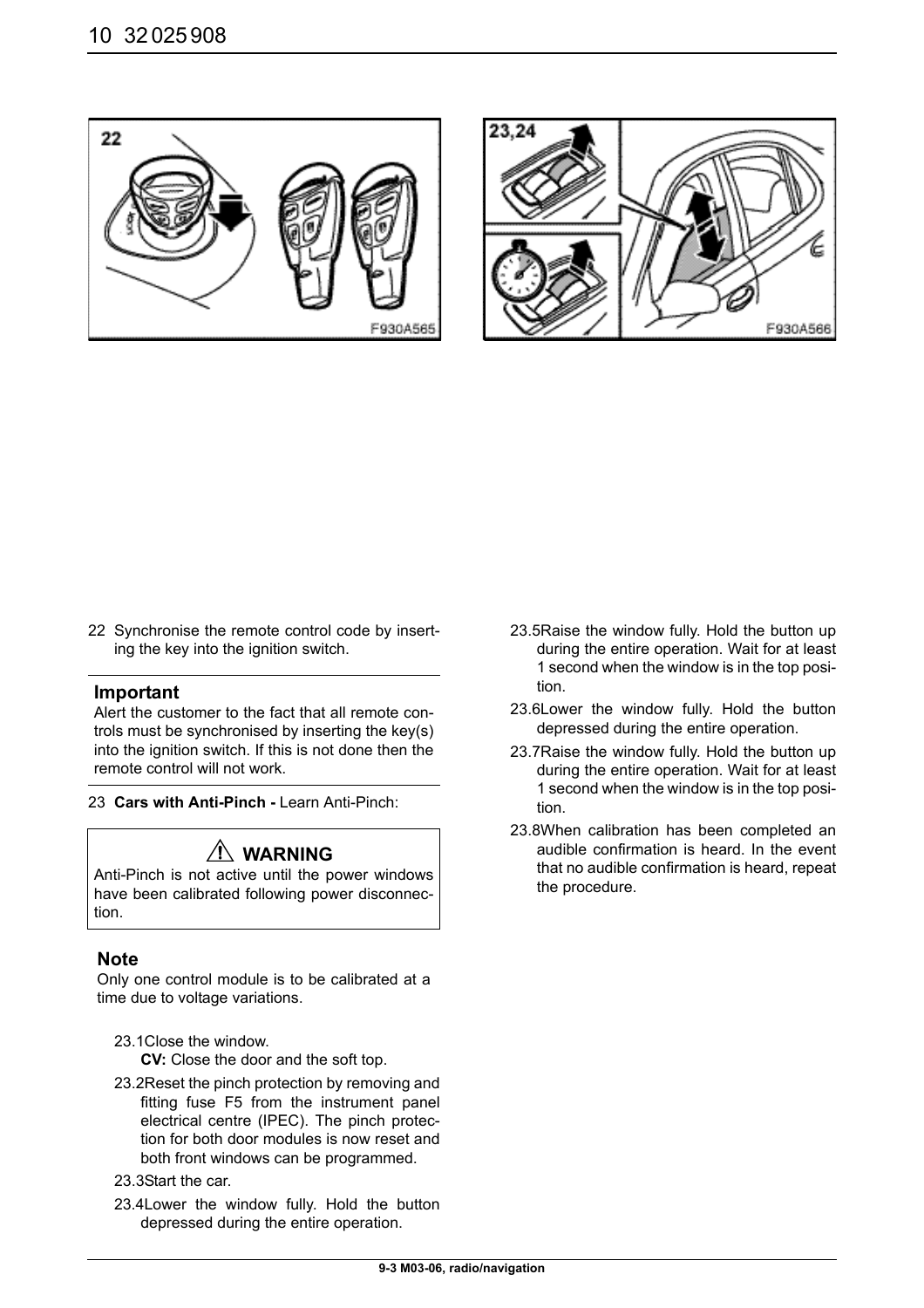# **9-3 M07-, radio**









- 1 Move the passenger seat to its rearmost position.
- 2 Disconnect the battery negative cable (-).
- 3 Remove the front floor console side piece on the passenger side.
- 4 Remove the ashtray/storage compartment.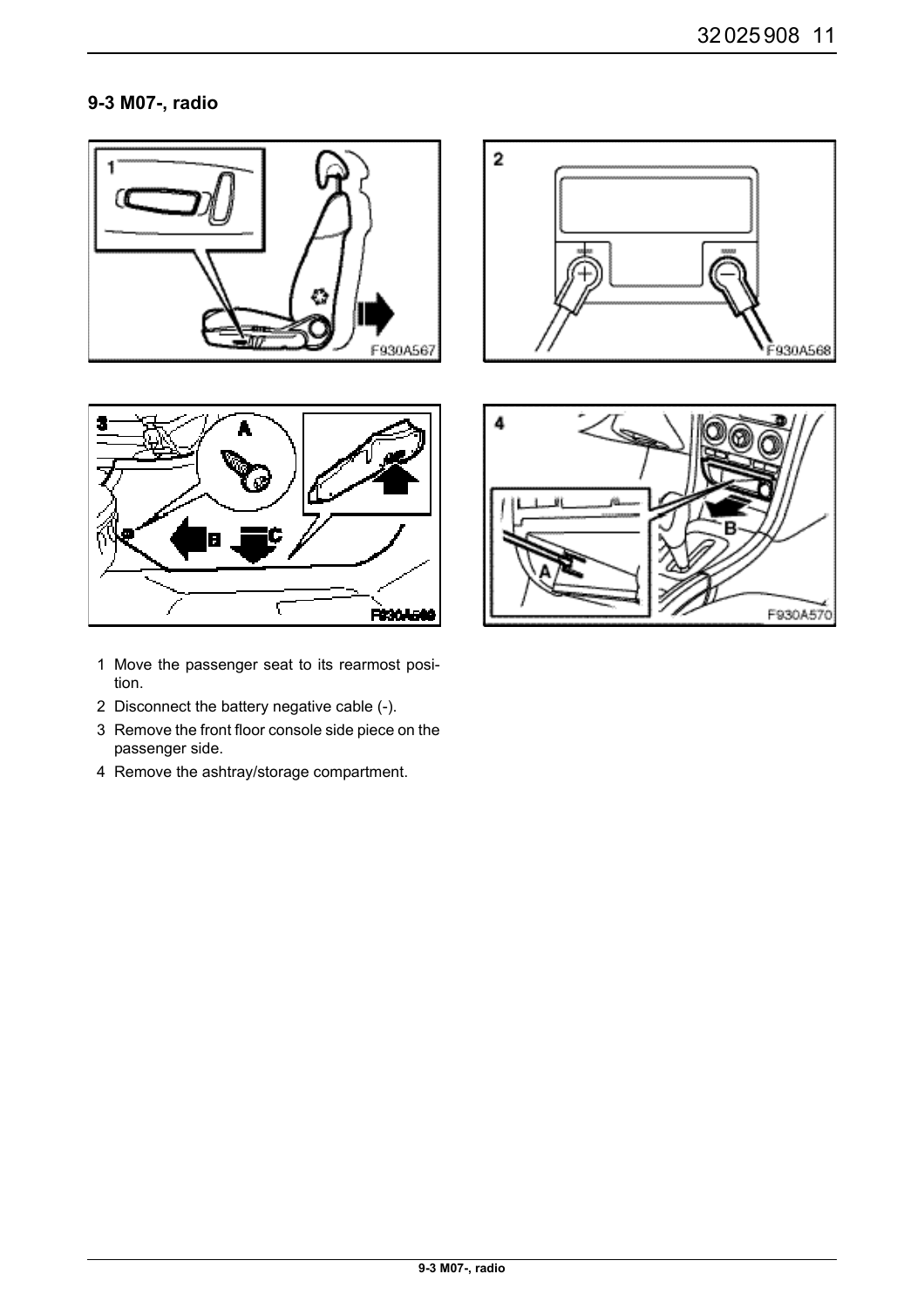



F930A



- 5 Remove the ACC unit.
- 6 Remove the centre air vent in the dashboard by carefully bending in the hooks (A) accessible through the grille.

#### **Important**

Take care to bend the correct hooks (A). Hooks holding together the air vents are also visible behind the grille.

7 Remove the retaining screws (A), lift out the radio unit (B), unplug the connectors (C) and disconnect the antenna cable (D).

#### **Important**

Exercise caution when the connector locking catch is detached to avoid damaging the connector. Pull the connector straight out when it is unplugged, to avoid bending the pins.

- 8 Prepare adapter harness (32 025 898):
	- 8.1 Cut the yellow (YE) cable to the same length as the other cables in the adapter harness.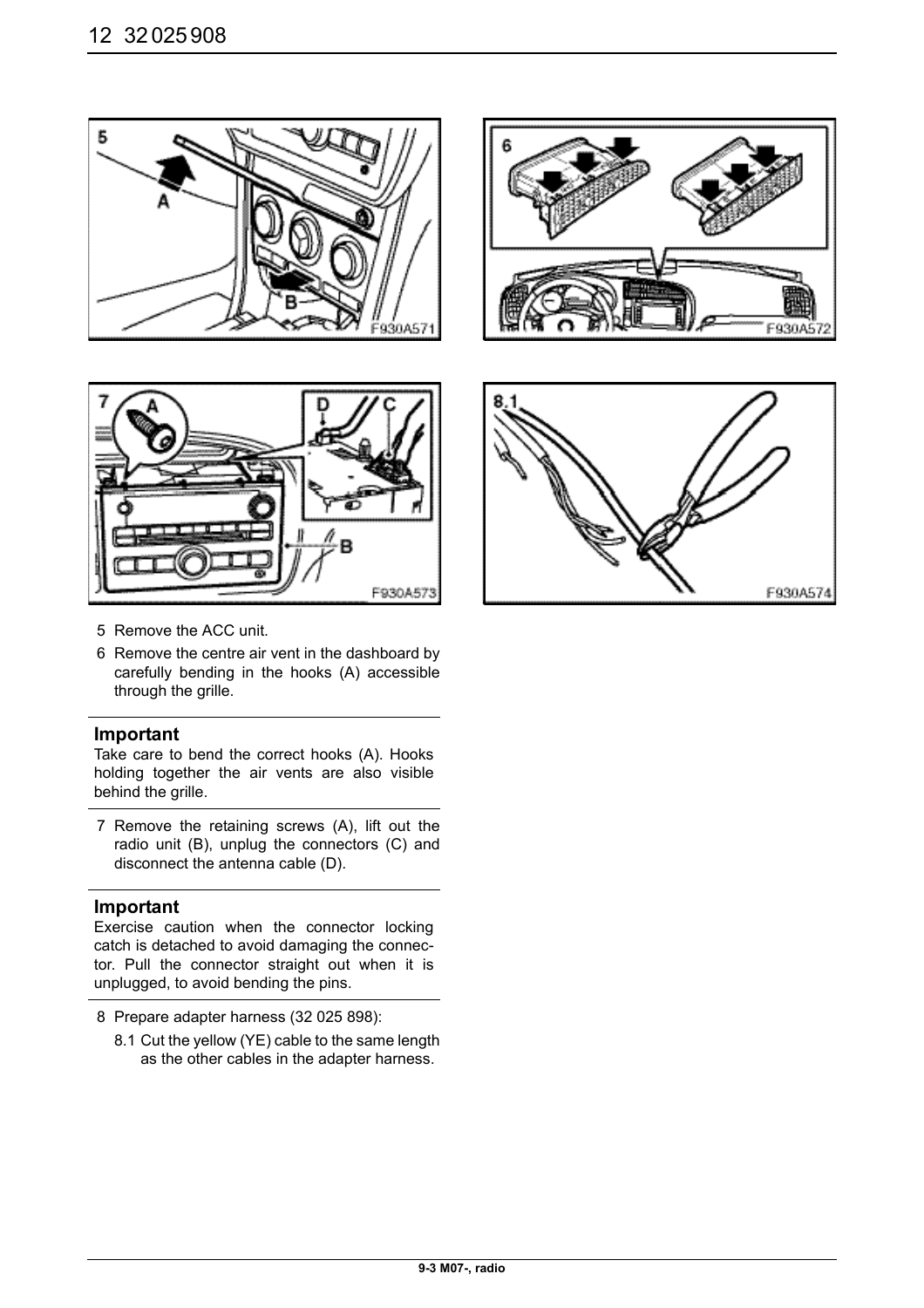



- 8.2 Cut the sheathing to approx. 50 mm and strip the cable end.
- 8.3 Crimp the cable terminals (12 769 135) to the black/white (BK/WH), grey/white (GY/ WH) and yellow (YE) cable ends on the adapter harness.

It is very important that the correct recess in the pliers is used. Check that the cable terminal is firmly secured.

- 9 Connector, overview.
- 10 Connect the adapter harness to the car: 10.1BK/WH -> K14 pos 5 (line gnd) 10.2GY/WH -> K14 pos 4 (line out) 10.3YE -> K16 pos 4 (mute)



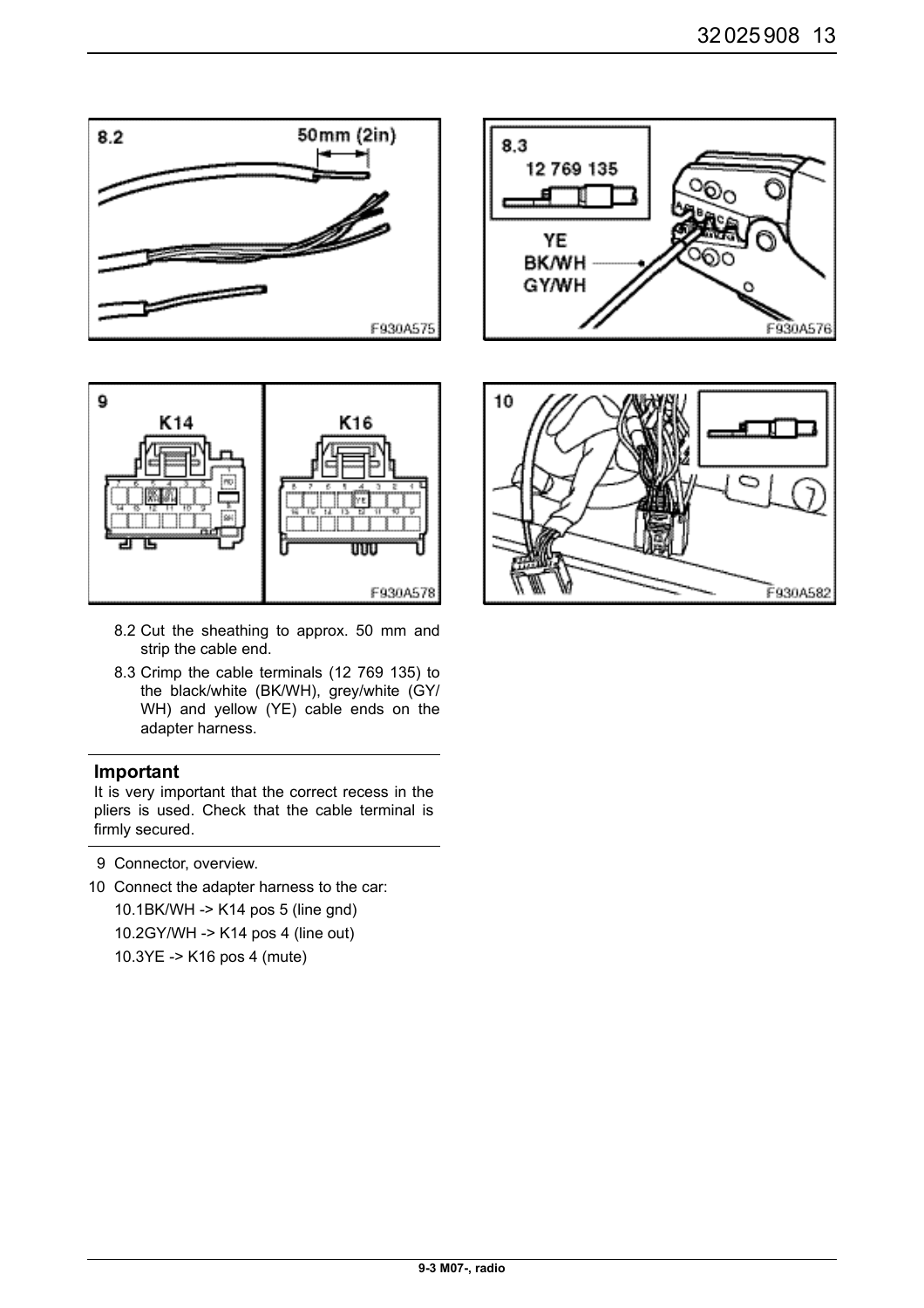





- 11 Release the wiring by cutting the tape approx. 50 mm from the connectors.
- 12 Splicing the wiring harness.

In order to avoid damaging the wiring harness when splicing, the joining sleeve must only be clamped in once.

13 Connect the adapter harness to the car using joining sleeves:

13.1BK -> K14 pos 8 (gnd)

13.2RD -> K14 pos 1 (+30)

13.3RD/BU -> 12 V socket VT/BU (+15)

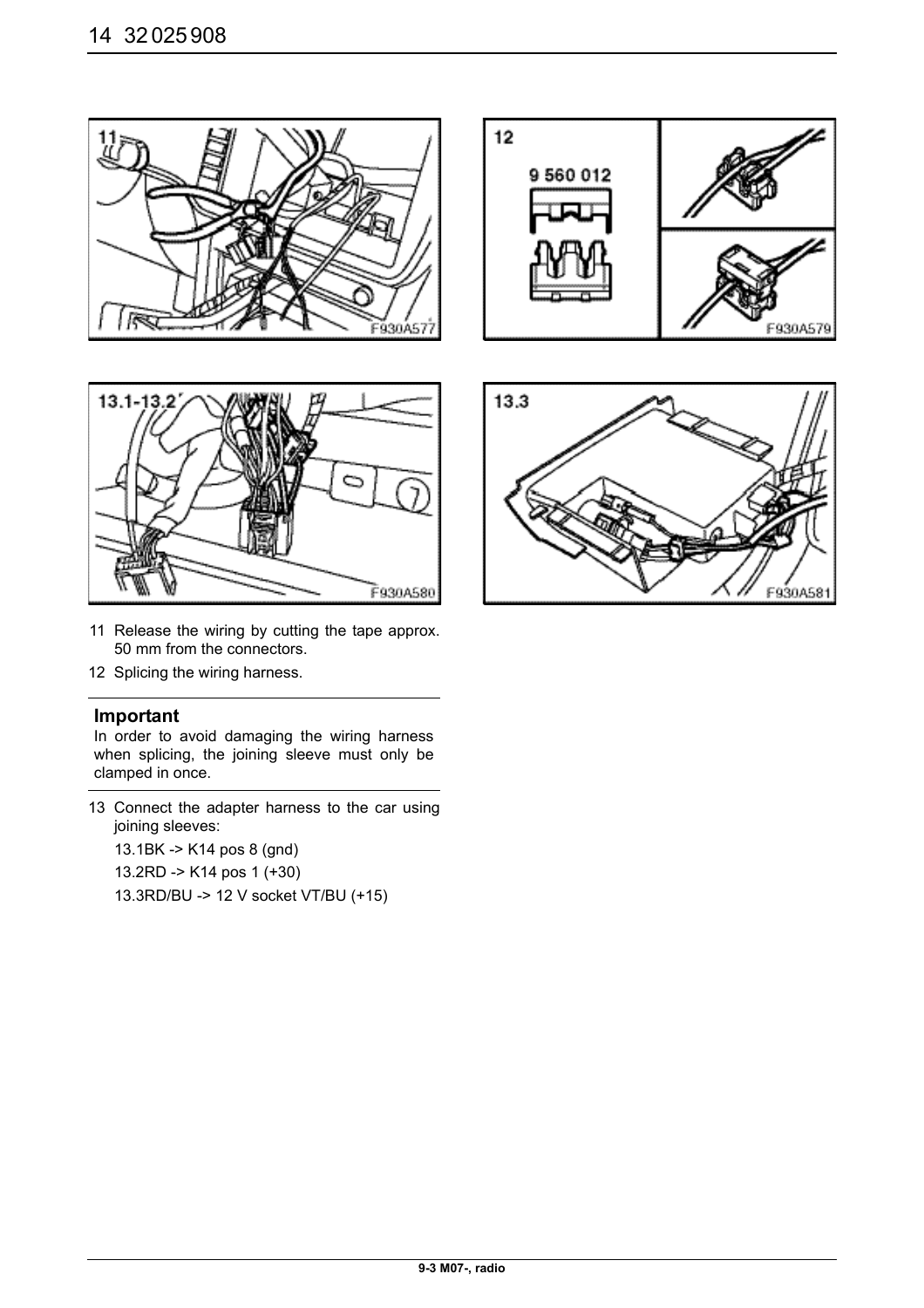





14 Fit the adapter harness connector adjacent to the centre console support to the passenger side and secure.

#### **Important**

Secure the wiring harness firmly so that there is no risk of rattling.

15 Protect the joints by insulating with fabric tape around the wiring harness. Secure the wiring harness.

#### **Important**

Secure the wiring harness firmly so that there is no risk of rattling.

- 16 Plug in the radio head unit connectors (C+D), fit the radio unit (B), and fit the retaining screws (A).
- 17 Fit the air vent.

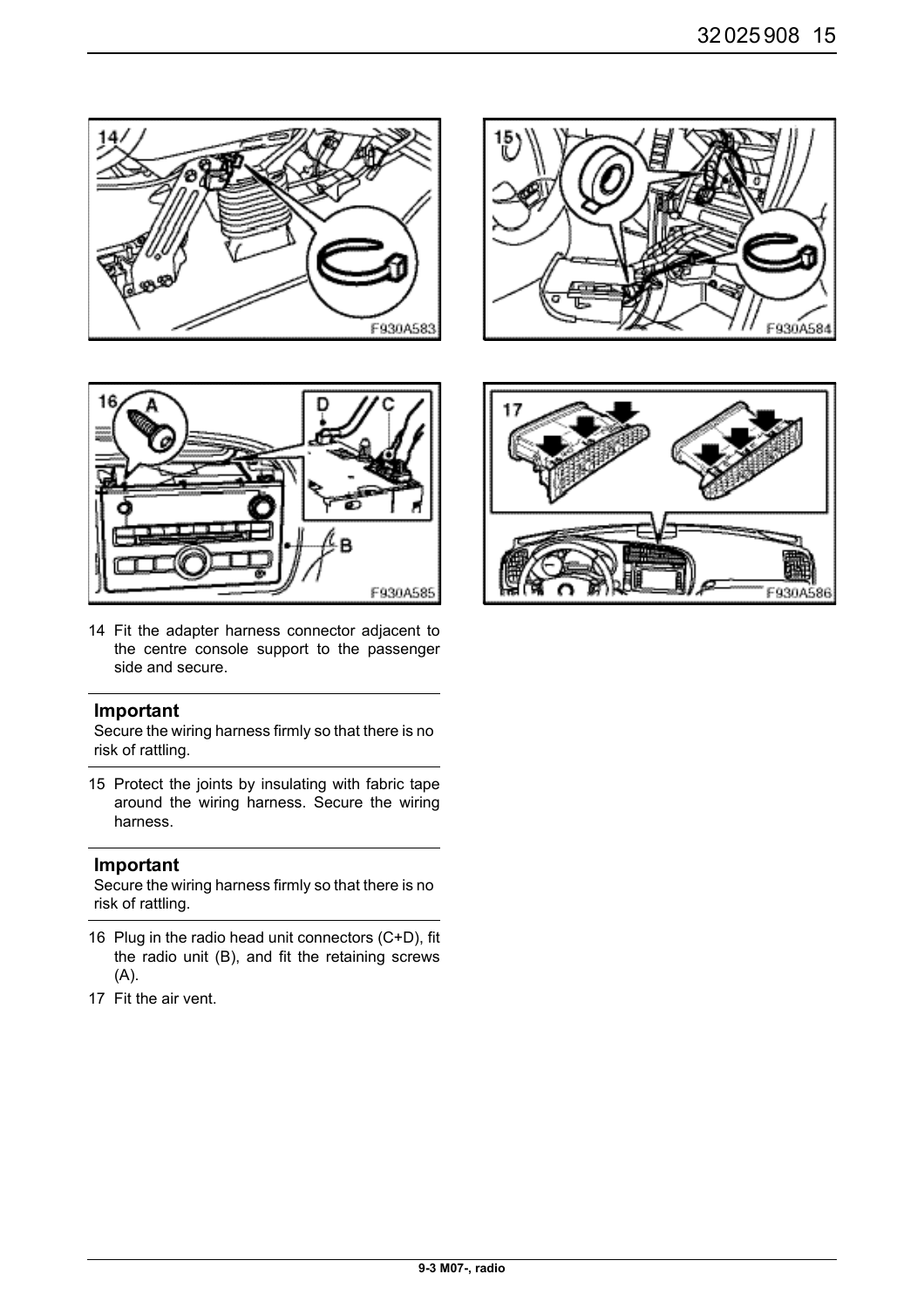



- 18 Fit the ACC unit (A) and the storage compartment/ashtray (B).
- 19 Fit the floor console's front side protection.
- 20 Connect the battery negative cable (-).
- 21 Set the time and date on the audio system's head unit:

#### **Manual setting of audio system without CD changer:**

- Press the clock button.

- Press the menu button directly underneath the menu option you wish to change.

- Press the menu button again to increase time or date one increment at a time. You can also adjust time and date by pressing the SEEK, FWD or REV buttons.

#### **Manual setting of audio system with CD changer:**

- Press the MENU button.

- Press the menu button directly underneath the clock symbol in the display.

- Press the menu button directly underneath the menu option you wish to change.

- Press the menu button again to increase time or date one increment at a time. You can also adjust time and date by pressing the SEEK, FWD or REV buttons.





#### **Automatic setting - RDS time:**

To obtain RDS time (Clock Time, CT), the reception must be good and the currently tuned station must be transmitting RDS time signals.

- In the clock menu, press the menu button directly underneath the arrow symbol in the display.

- Press the menu button directly underneath RDS time menu option.

- Adjusting the clock now takes place automatically and the display shows: "Adjusting to RDS time...". In the event of poor RDS reception or if there is no time information the display shows: No RDS time available.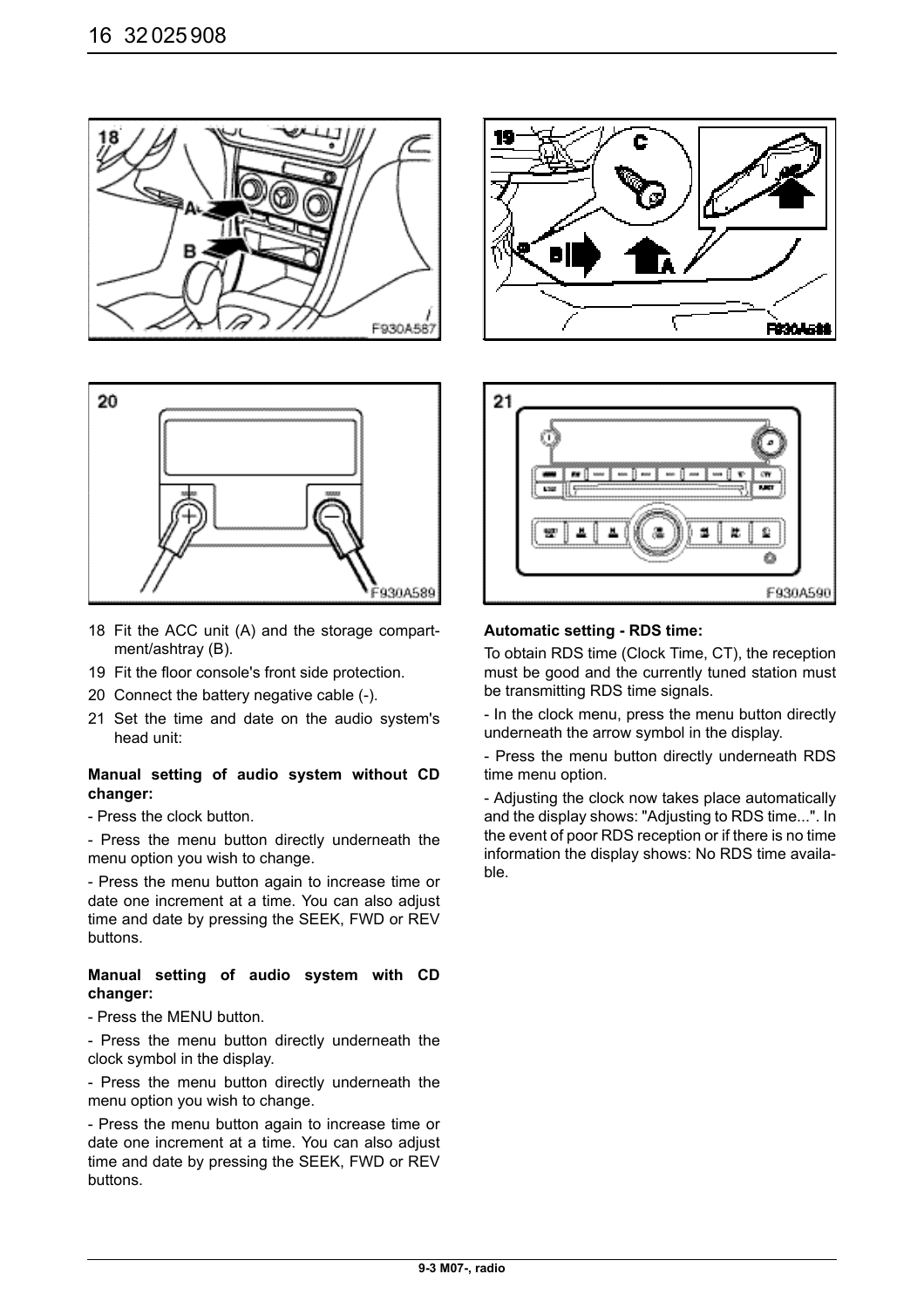



22 Synchronise the remote control code by inserting the key into the ignition switch.

#### **Important**

Repeat this procedure with all keys. Otherwise, the remote controls will not function.

23 **Cars with Anti-Pinch -** Learn Anti-Pinch:

# **WARNING**

Anti-Pinch is not active until the power windows have been calibrated following power disconnection.

# **Note**

Only one control module is to be calibrated at a time due to voltage variations.

23.1Close the window.

**CV:** Close the door and the soft top.

- 23.2Reset the pinch protection by removing and fitting fuse F5 from the instrument panel electrical centre (IPEC). The pinch protection for both door modules is now reset and both front windows can be programmed.
- 23.3Start the car.
- 23.4Lower the window fully. Hold the button depressed during the entire operation.
- 23.5Raise the window fully. Hold the button up during the entire operation. Wait for at least 1 second when the window is in the top position.
- 23.6Lower the window fully. Hold the button depressed during the entire operation.
- 23.7Raise the window fully. Hold the button up during the entire operation. Wait for at least 1 second when the window is in the top position.
- 23.8When calibration has been completed an audible confirmation is heard. In the event that no audible confirmation is heard, repeat the procedure.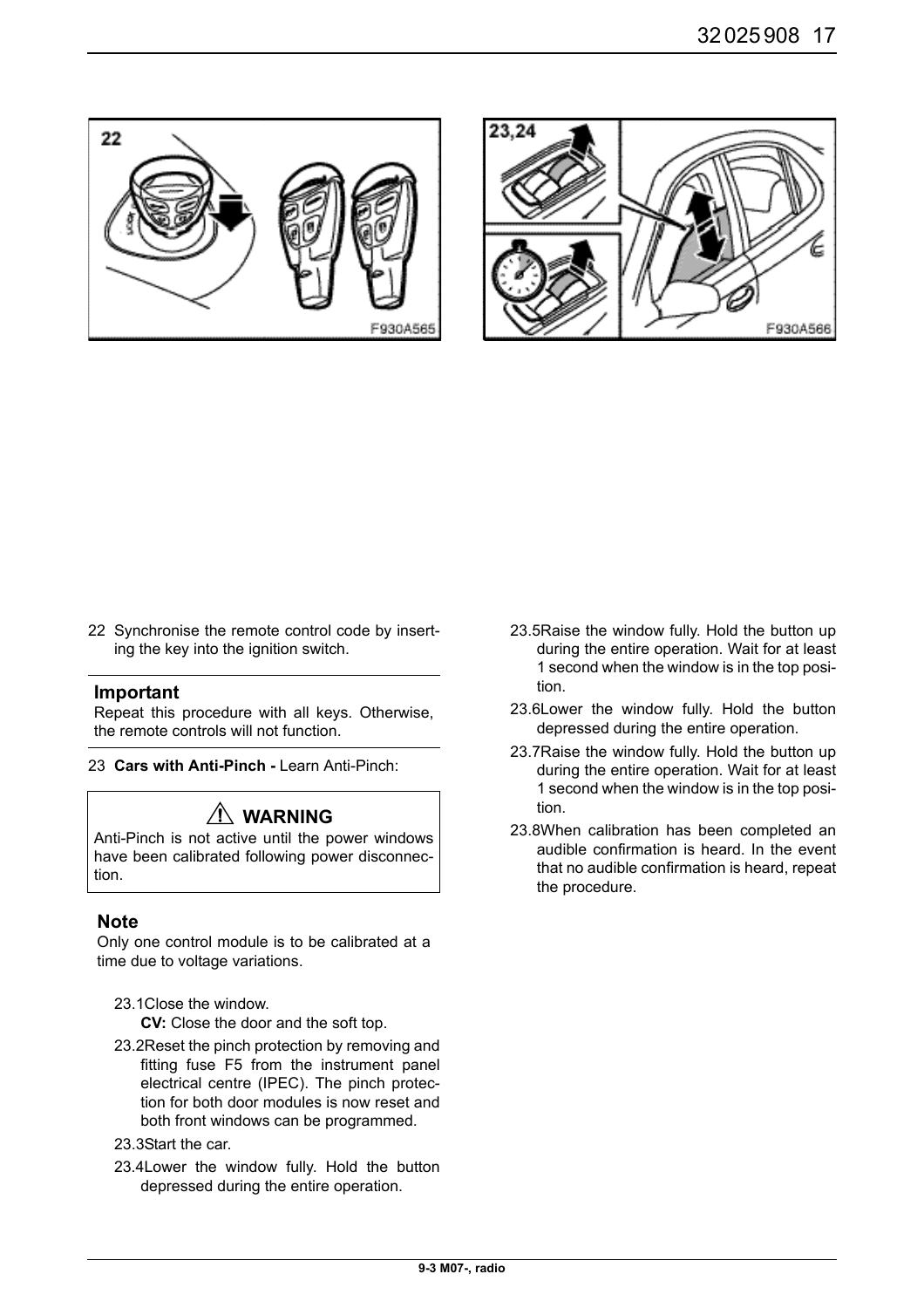# **9-3 M07-, navigation**







1 Move the passenger seat to its rearmost position.

**LHD:** Move the driver's seat to its rearmost position.

- 2 Disconnect the battery negative cable (-).
- 3 Remove the front floor console side piece on the passenger side.

LHD: Remove the front floor console side piece on the driver's side.

4 **LHD:** Remove the data link connector (A), the sound insulation panel (B) and unplug the floor lighting connector (C) on the driver's side.

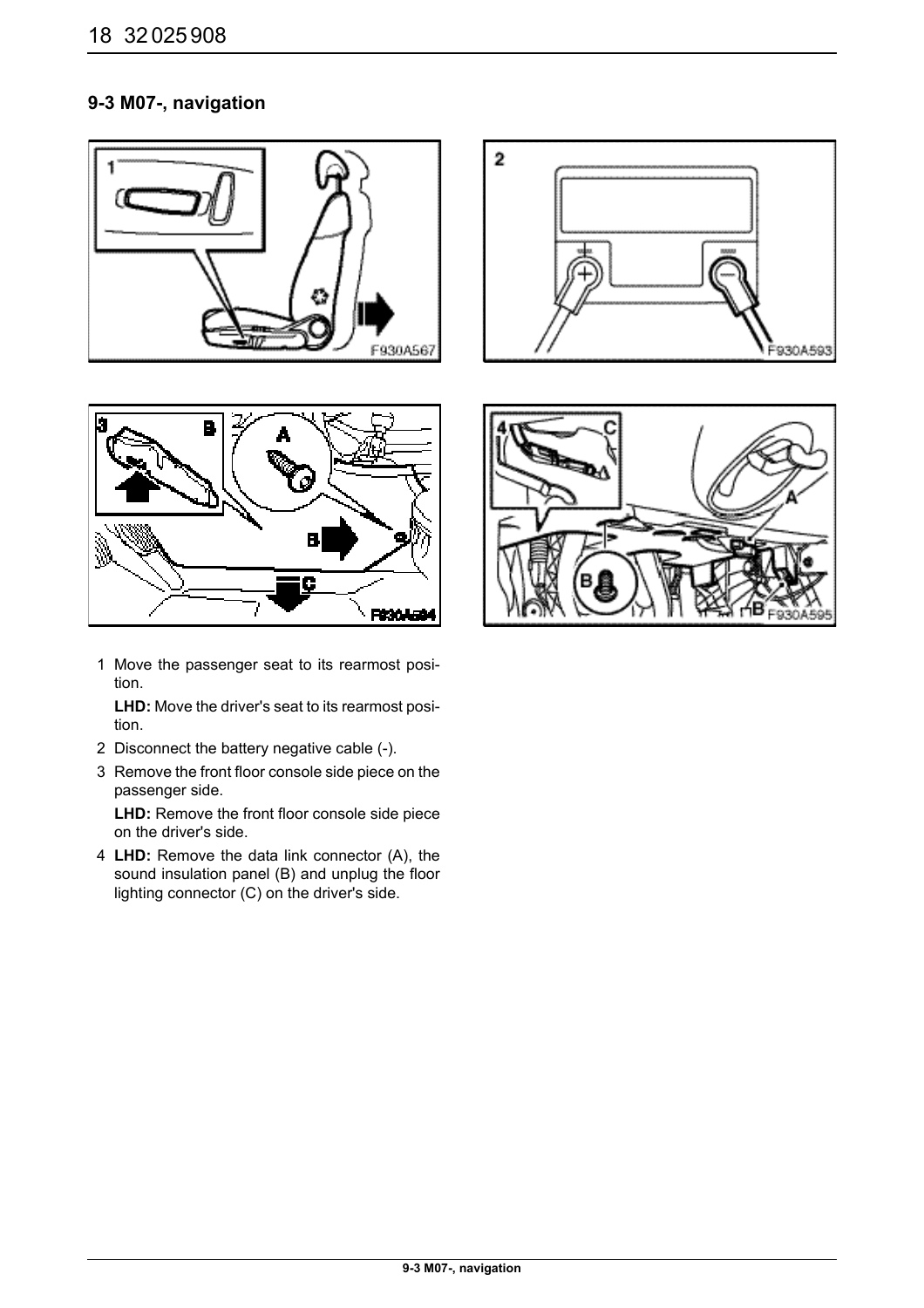



- 5 **RHD:** Remove the sound insulation panel (A) and the floor lighting (B) on the passenger side.
- 6 Remove the storage compartment/ashtray using a screwdriver.
- 7 Remove the ACC unit.
- 8 Remove the centre air vent in the dashboard by carefully bending in the hooks (A) accessible through the grille.

Take care to bend the correct hooks (A). Hooks holding together the air vents are also visible behind the grille.



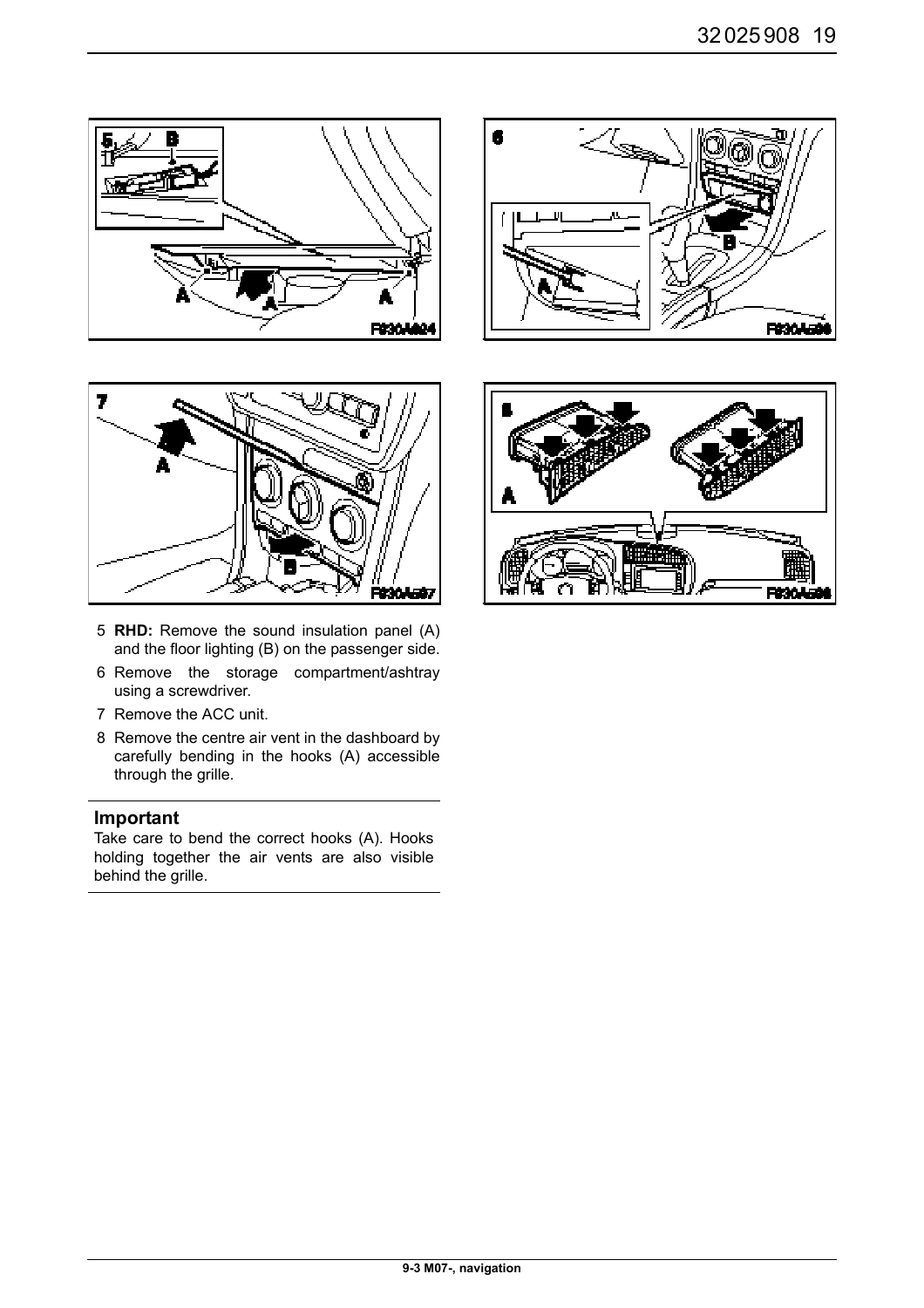





9 Remove the retaining screws (A), lift out the navigation unit (B), unplug the connectors (C) and disconnect the antenna cable (D).

#### **Important**

Exercise caution when the connector locking catch is detached to avoid damaging the connector. Pull the connector straight out when it is unplugged, to avoid bending the pins.

10 Crimp the cable terminals (32 000 135) to the black/white (BK/WH), grey/white (GY/WH) and yellow (YE) cable ends on the adapter harness.

#### **Important**

It is very important that the correct recess in the pliers is used. Check that the cable terminal is firmly secured.

11 Cut several centimetres of the tape approx. 90 mm (3.5 in) from the connector on the adapter harness. Cut the grey/white (GY/WH) and black/white (BK/WH) cable approx. 90 mm (3.5 in) from the connector.



- 12 Plug in the connector (12 789 432) to the adapter harness:
	- 12.1Crimp the cable terminals (32 000 375) on the cable ends.
	- 12.2Connect:

GY/WH -> 1 (to the connector) BK/WH -> 2 (to the connector) GY/WH -> 3 BK/WH -> 4.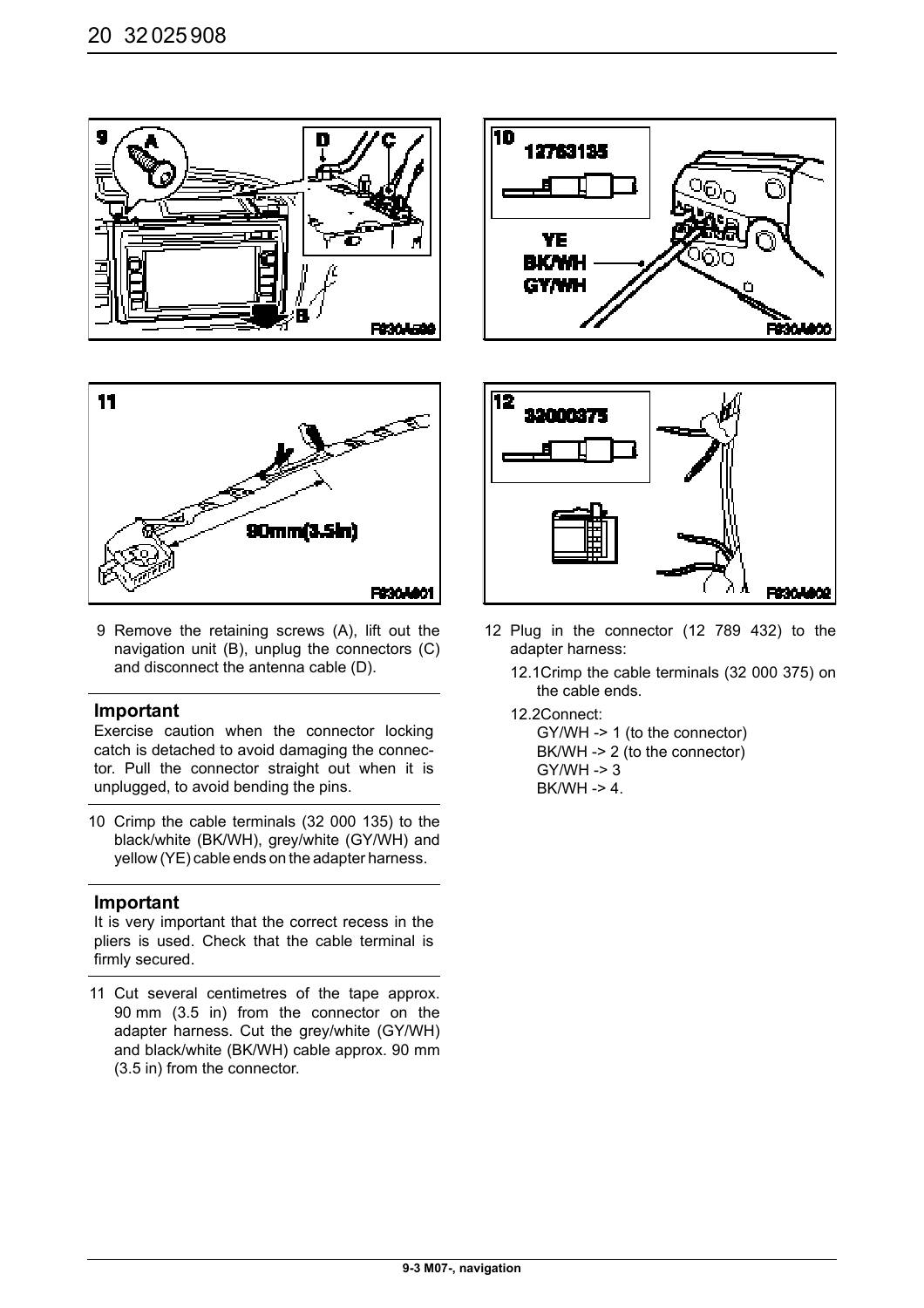

- 13 Plug in the voltage converter (12 769 716) to the adapter harness.
- 14 Connect the adapter harness to the car: 14.1GY/WH -> K16 pos 7 (line out) 14.2BK/WH -> K16 pos 15 (line gnd)
- 15 Splicing the wiring harness.

In order to avoid damaging the wiring harness when splicing, the joining sleeve must only be clamped in once.

16 Connect the adapter harness to the car using joining sleeves: RD -> K14 pos 1 (+30)

BK -> K14 pos 8 (gnd) RD/BU -> 12 V socket BU/VT (+15)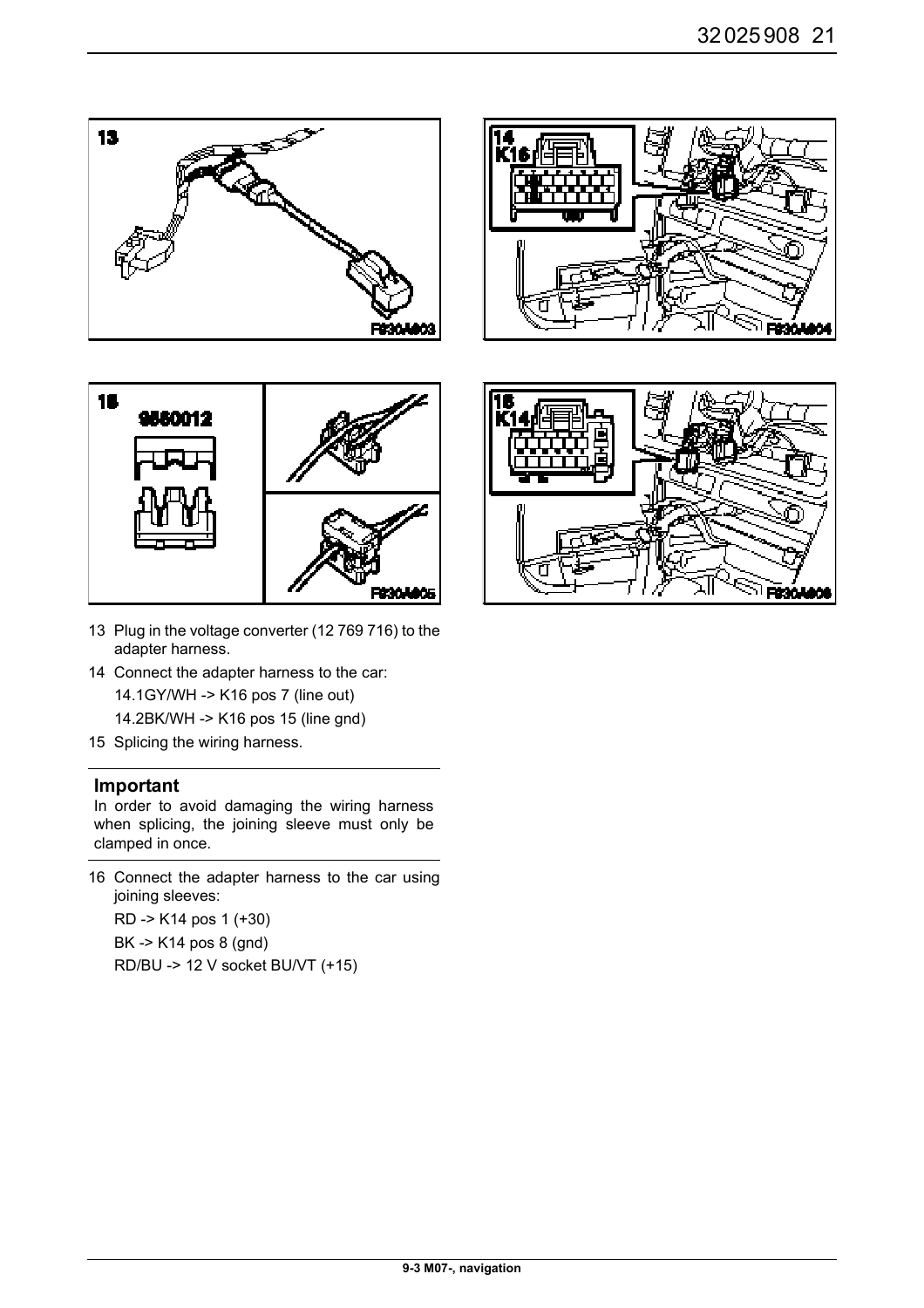







17 Fit the adapter harness connector adjacent to the centre console support to the passenger side. Protect the joints by insulating with fabric tape around the wiring harness and secure the wiring harnesses.

#### **Important**

Secure the wiring harness firmly so that there is no risk of rattling.

- 18 Fold up the catch (A), cut the cable tie (B) and remove the BCM plug.
- 19 Unplug the connector from the plug, prize apart and pull out.
- 20 Connect the yellow (YE) cable from the adapter harness to the BCM K78 (grey connector) pos 36 (mute).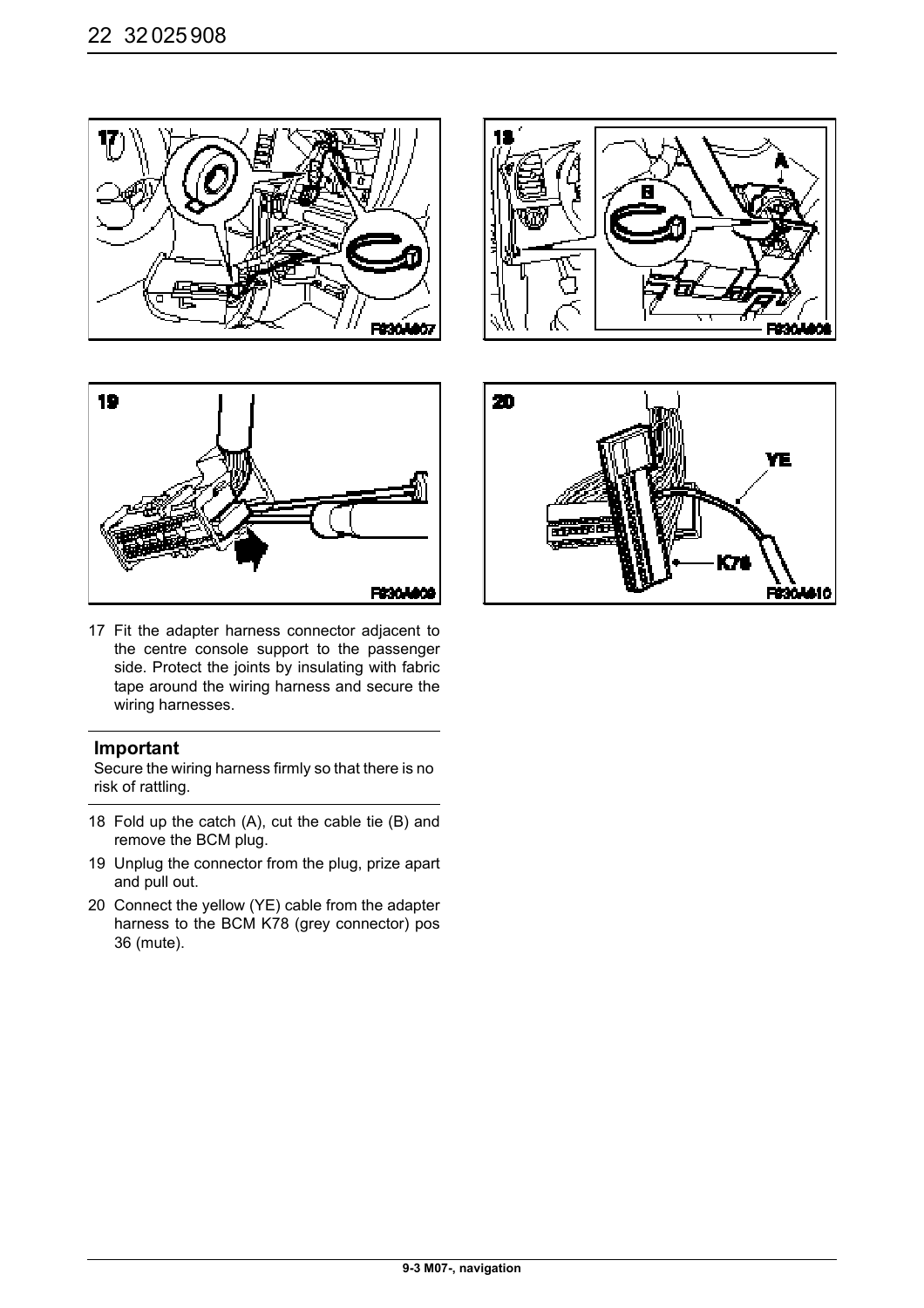



21 Plug in the connectors to the plug, connect the plug (A) and secure with cable ties (B).

#### **Important**

Secure the wiring harness firmly so that there is no risk of rattling.

22 Secure the adapter harness with cable ties.

#### **Important**

Secure the wiring harness firmly so that there is no risk of rattling.

23 Fit the adapter harness to the centre console to the passenger side. Secure with cable tie (A) and the clip (B).

#### **Important**

Secure the wiring harness firmly so that there is no risk of rattling.

24 Plug in the radio head unit connectors (C+D), fit the navigation unit (B), and fit the retaining screws (A).



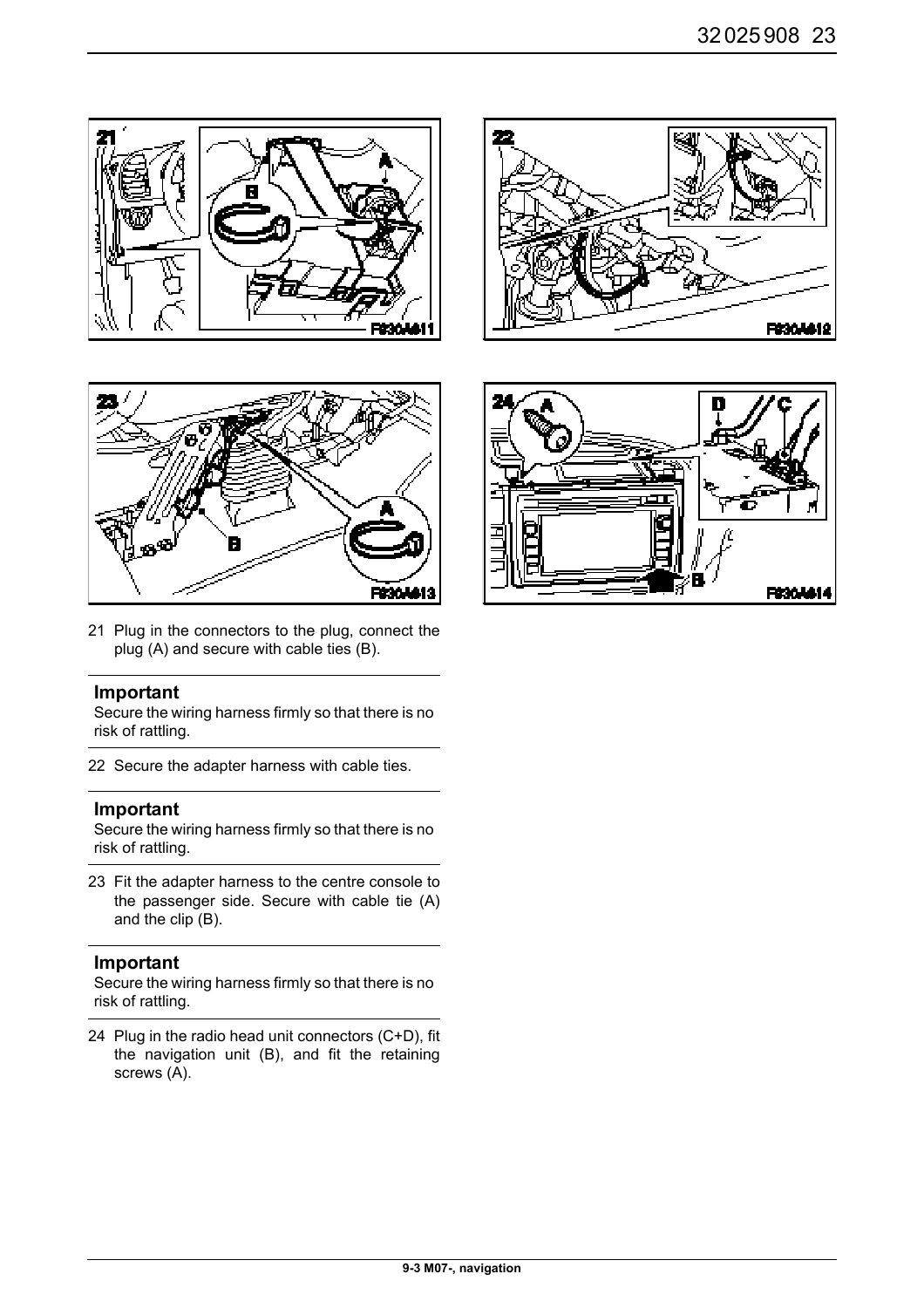





- 25 Fit the ACC unit (A) and the storage compartment/ashtray (B).
- 26 Fit the air vent.
- 27 **LHD:** Plug in the floor lighting connector (C), fit the sound insulation panel  $(B)$  and the data link connector (A).
- 28 **RHD:** Plug in the floor lighting connector (B) and fit the sound insulation panel (A).

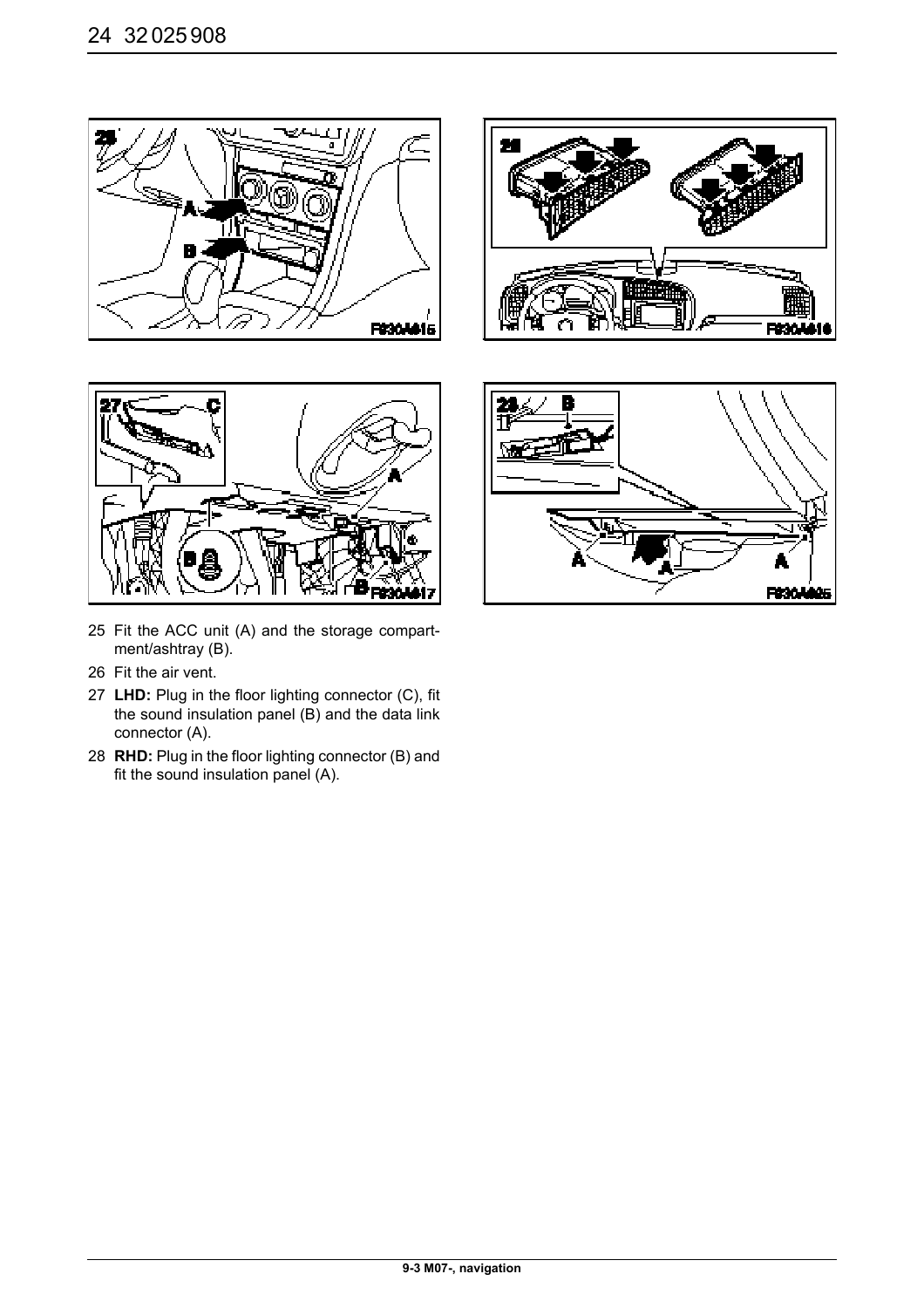



- 29 Fit the floor console's side piece.
- 30 Connect the battery negative cable (-)
- 31 Set the time:

#### **Note**

This unit has a touch-panel and only displays time. The navigation system receives the correct date via a GPS signal. The date is used by other car functions, e.g. service, and is not shown in the display.

- 31.1Ignition in ON position.
- 31.2Switch on the audio system (A).
- 31.3Press MENU (B) until the tab for the clock is activated.
- 31.4Select RDS time or manual setting on the touch screen (C). To obtain RDS time (Clock Time, CT), the reception must be good and the currently tuned station must be transmitting RDS time signals.
- 32 Synchronise the remote control code by inserting the key into the ignition switch.

#### **Important**

Repeat this procedure with all keys. Otherwise, the remote controls will not function.



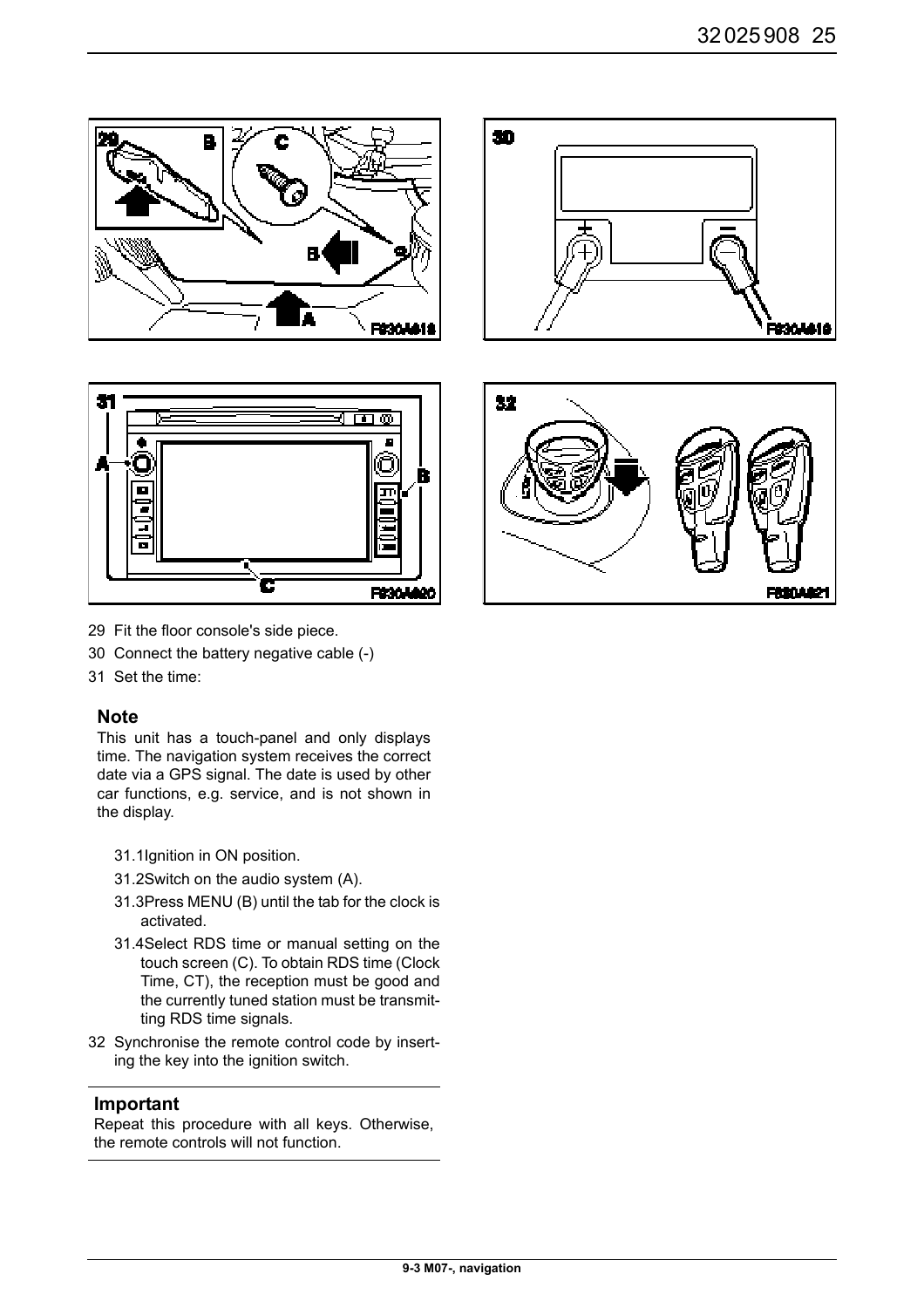

33 **Cars with Anti-Pinch -** Learn Anti-Pinch:

# **WARNING**

Anti-Pinch is not active until the power windows have been calibrated following power disconnection.

#### **Note**

Only one control module is to be calibrated at a time due to voltage variations.

- 33.1Close the window. **CV:** Close the door and the soft top.
- 33.2Reset the pinch protection by removing and fitting fuse F5 from the instrument panel electrical centre (IPEC). The pinch protection for both door modules is now reset and both front windows can be programmed.
- 33.3Start the car.
- 33.4Lower the window fully. Hold the button depressed during the entire operation.
- 33.5Raise the window fully. Hold the button up during the entire operation. Wait for at least 1 second when the window is in the top position.
- 33.6Lower the window fully. Hold the button depressed during the entire operation.
- 33.7Raise the window fully. Hold the button up during the entire operation. Wait for at least 1 second when the window is in the top position.
- 33.8When calibration has been completed an audible confirmation is heard. In the event that no audible confirmation is heard, repeat the procedure.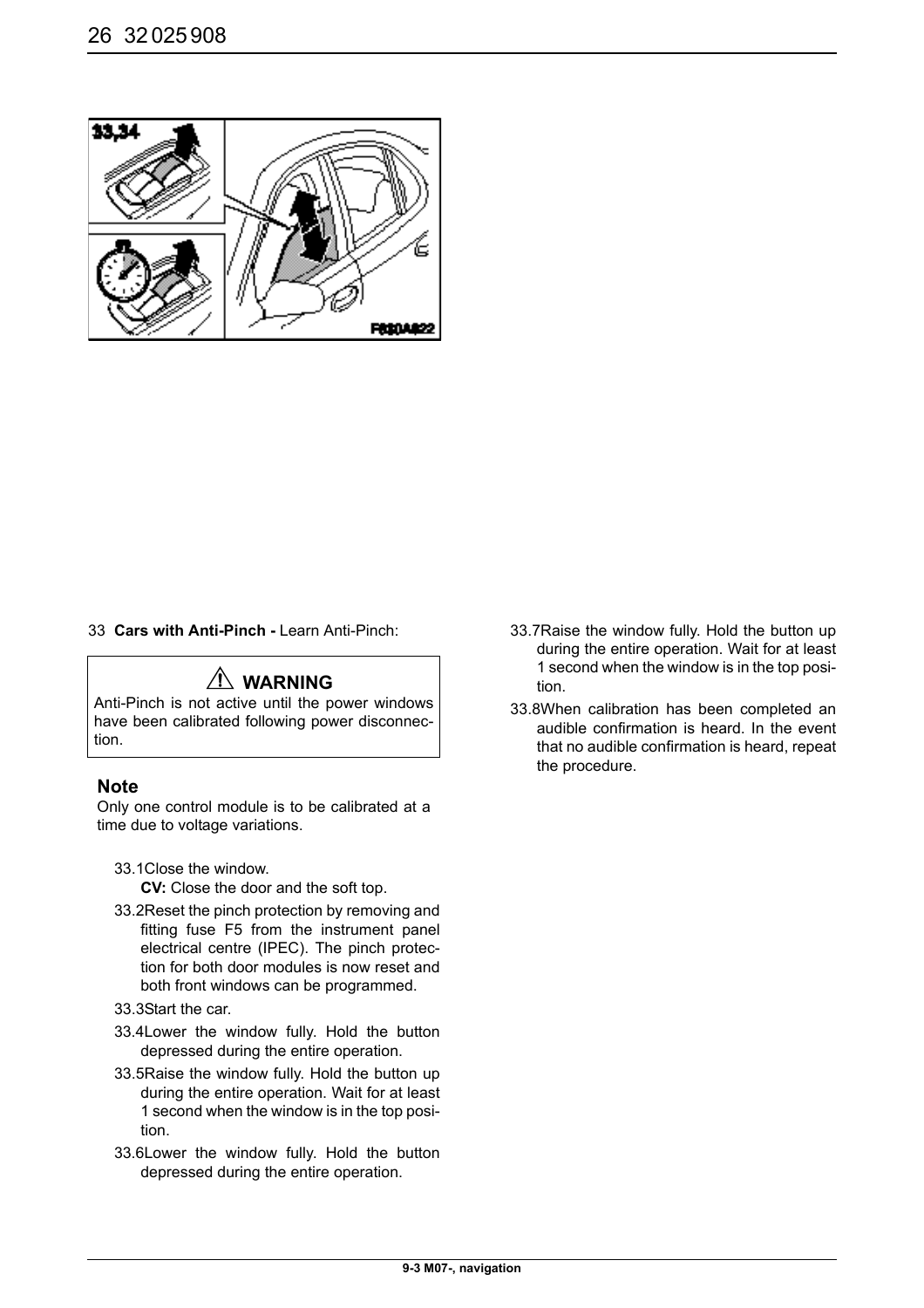# **9-5 M06-, radio/navigation**





1 Disconnect the battery negative cable (-)

#### 2 **Cars with radio:**

2.1 Remove the plugs (A) and the screws (B).

#### **Important**

Remove the plugs by affixing tape for example onto each plug and then pulling it out.

- 2.2 Lift out the radio and unplug the connectors and disconnect the antenna connection.
- 3 **Cars with navigation:** 
	- 3.1 Press in the special tools until they engage. Pull out the navigation unit using the tool handles.



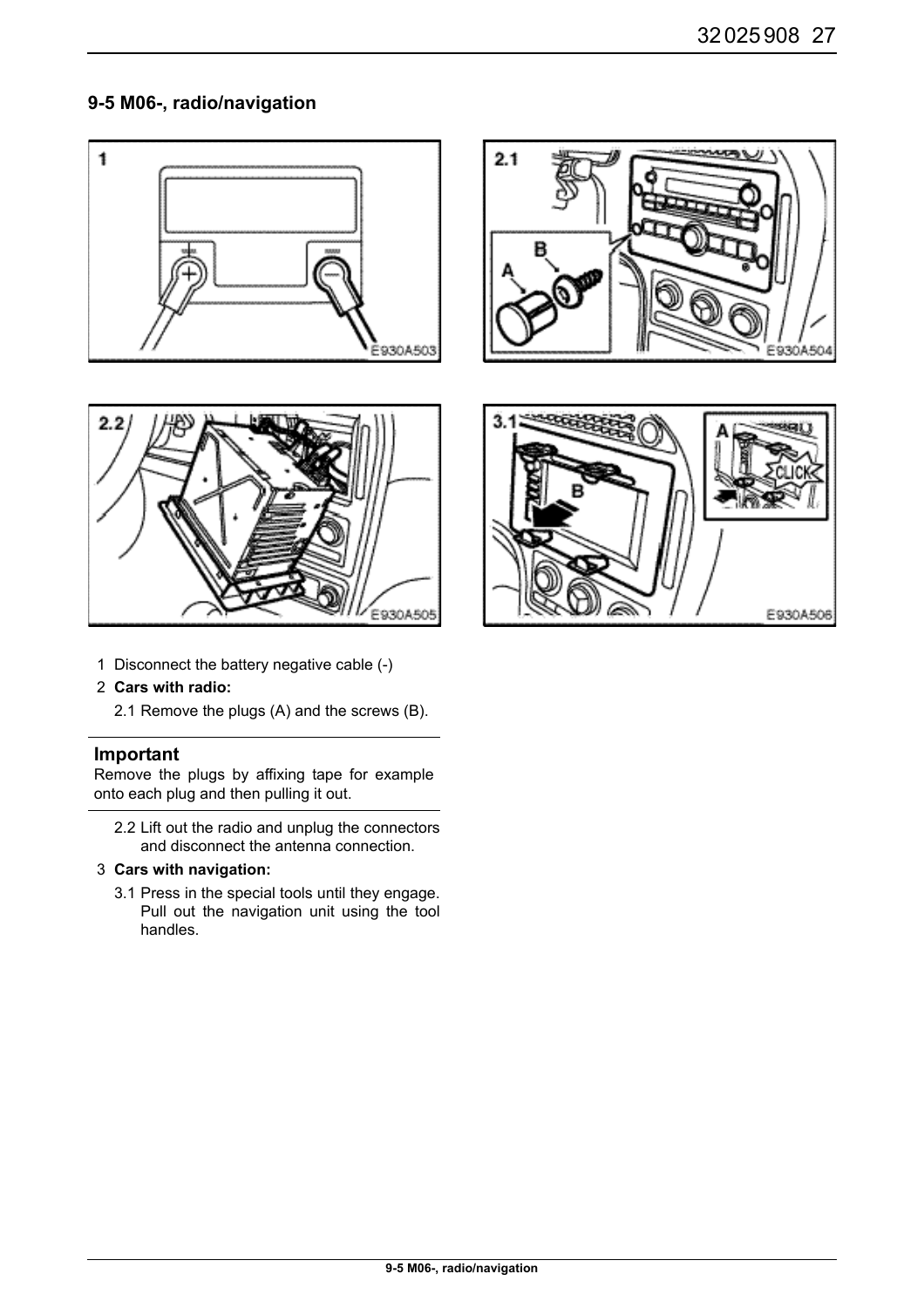



- 3.2 Unplug the navigation unit's connectors.
- 3.3 Remove the compartment.
- 4 Remove the ACC unit.
- 5 Unplug the ACC unit connectors.



É930A508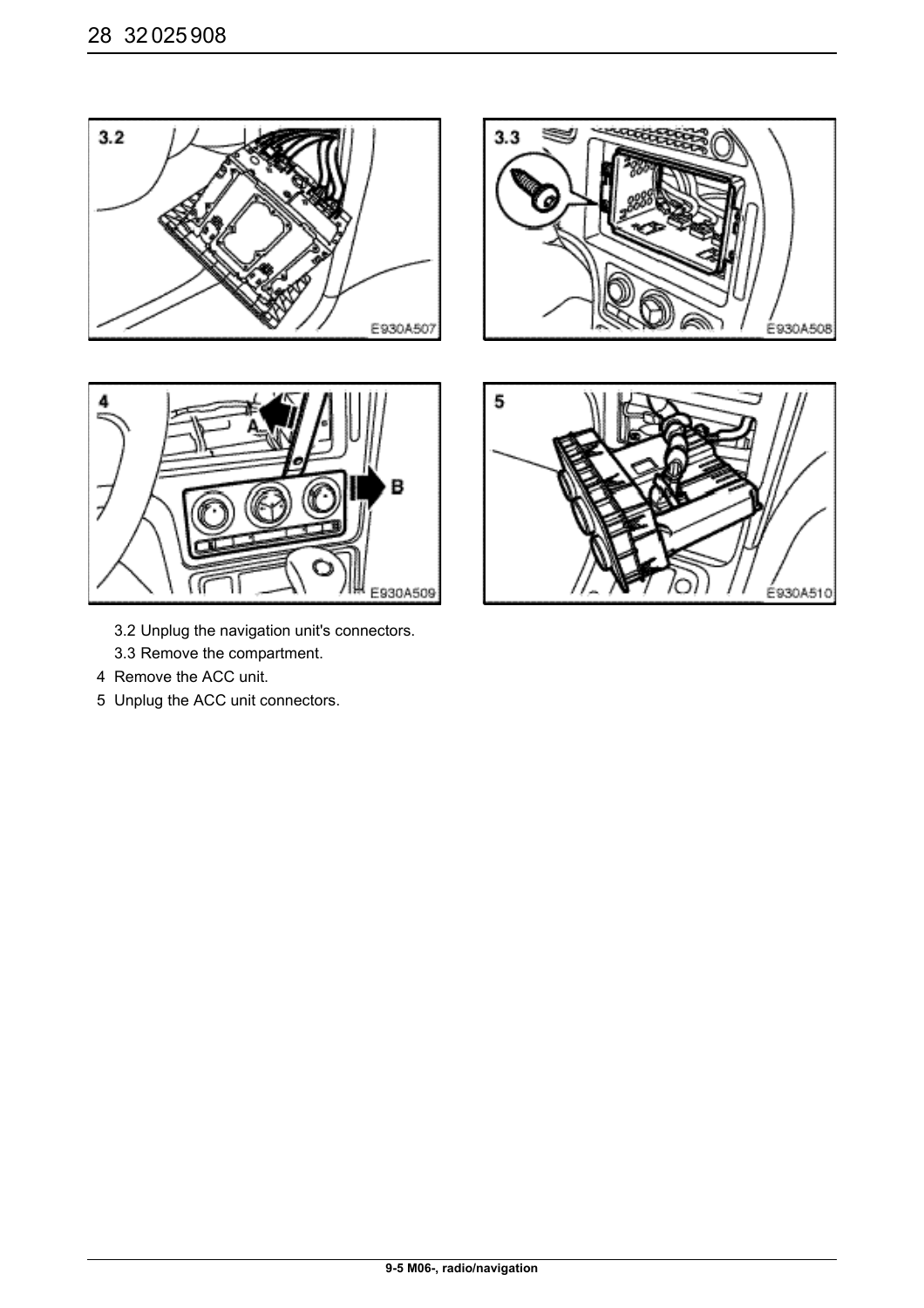



- 6 Remove the ashtray/storage compartment.
- 7 Prepare adapter harness:

Check that the cable terminal is firmly secured.

- 7.1 Cut the yellow (YE) cable to the same length as other cables in the adapter harness (A). Cut the sheathing approx. 5 cm and strip the cable end.
- 7.2 Connect the cable terminals (12 805 740) to the yellow (YE), black/white (BK/WH) and grey/white (GY/WH) cable ends on the adapter harness.
- 8 **Cars with radio:** Connect the adapter harness to the car:
	- 8.1 Connect with cable terminals: Yellow (YE) -> K16 pos 4 (mute) Grey/white (GY/WH) -> K14 pos 4 (line out) Black/white (GY/WH) -> K14 pos 5 (line ground)



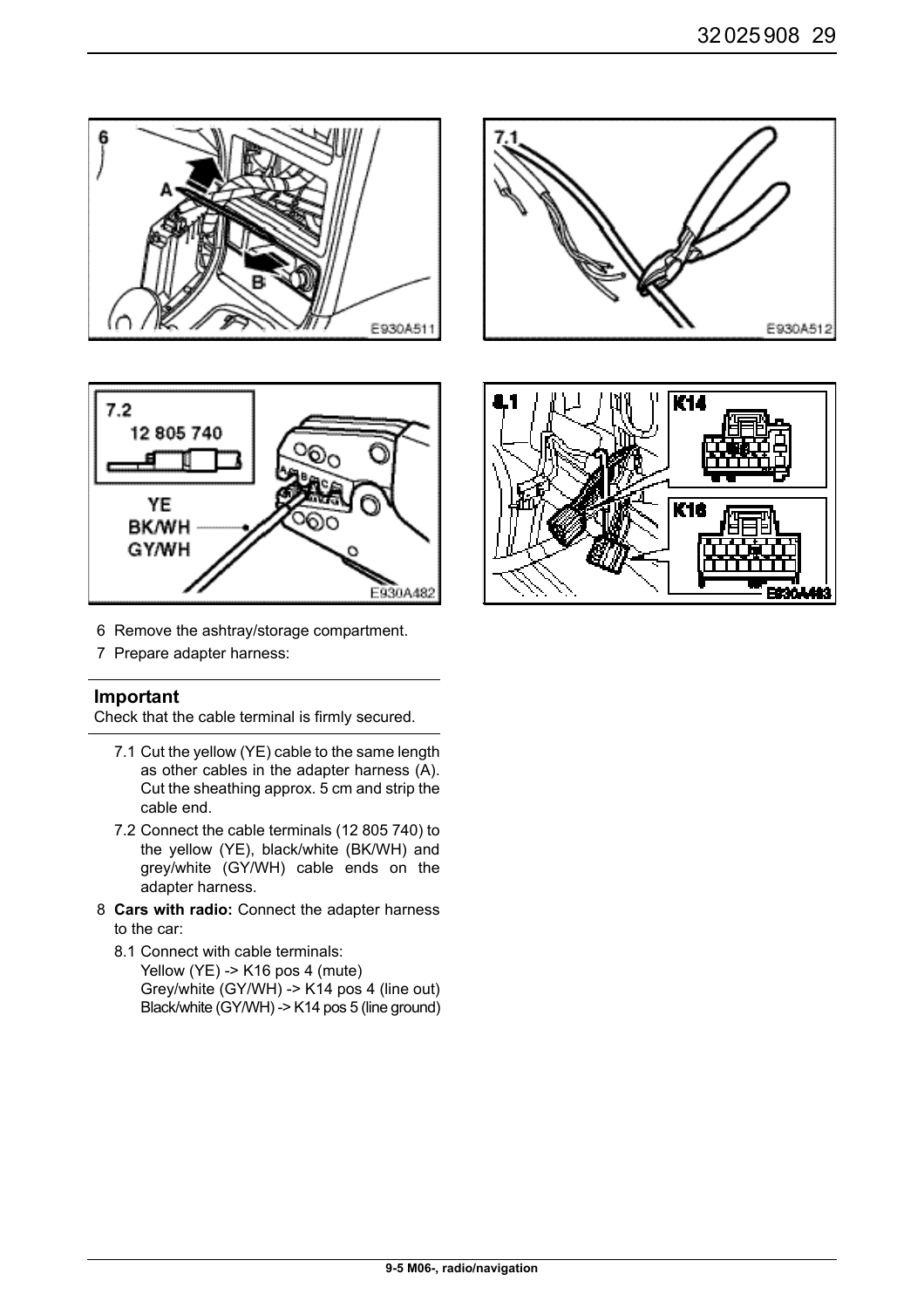



8.2 Splicing the wiring harness.

In order to avoid damaging the wiring harness when splicing, the joining sleeve must only be clamped in once.

- 8.3 Connect the adapter harness with joining sleeves: Red (RD) -> K14 pos 1 (+30) Black (BK) -> K14 pos 8 (ground) Red/blue (RD/BU) -> 12 V socket brown (BN) (+15)
- 9 **Cars with navigation:** Connect the adapter harness to the car:
	- 9.1 Connect with cable terminals: Black/white (BK/WH) -> K16C pos 7 (line ground) Grey/white (GY/WH) -> K14 pos 4 (line out) Yellow (YE) -> K16C pos 16 (mute)



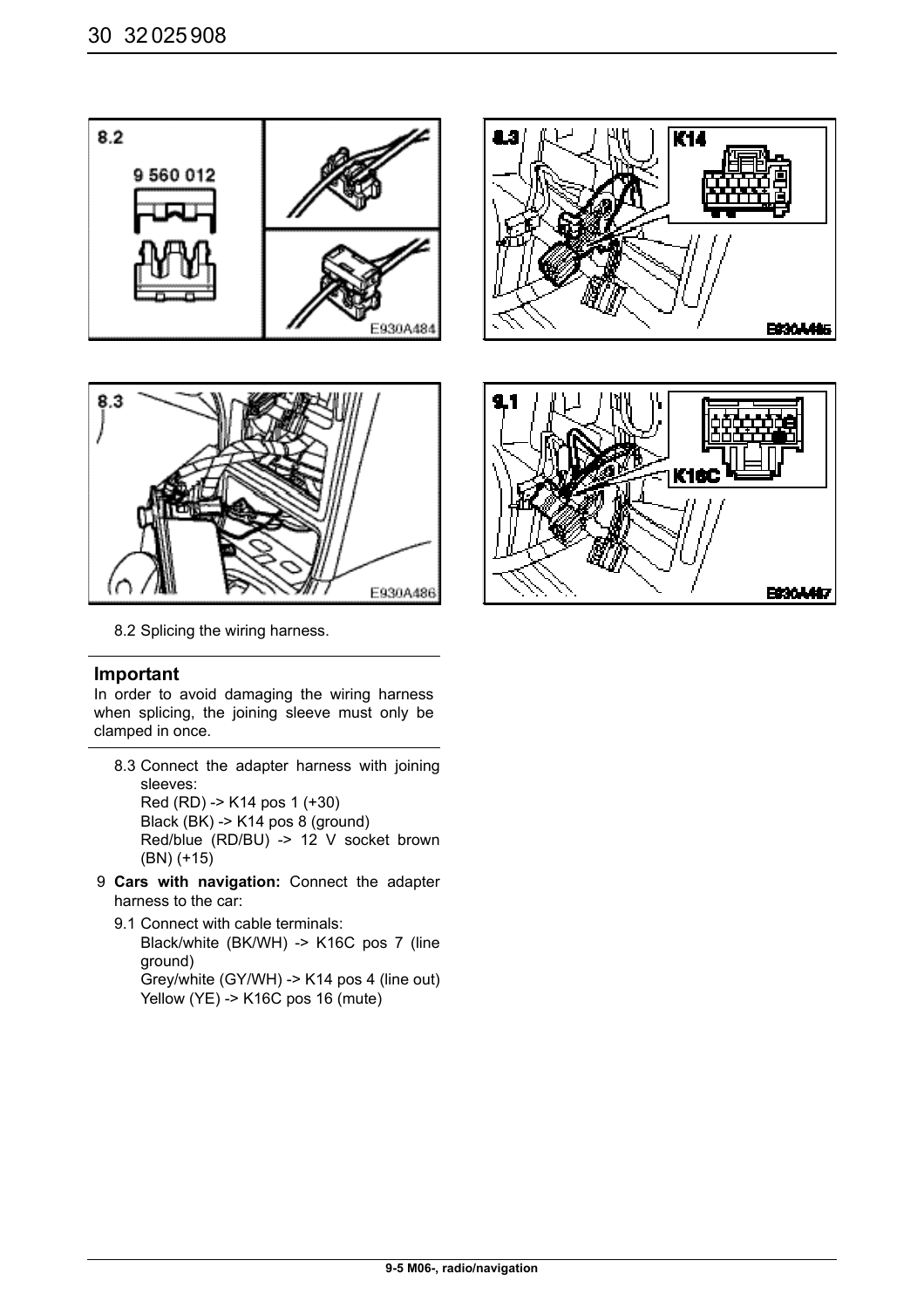



9.2 Splicing the wiring harness.

In order to avoid damaging the wiring harness when splicing, the joining sleeve must only be clamped in once.

| 9.3 Connect the adapter harness with joining |  |
|----------------------------------------------|--|
| sleeves:                                     |  |
| Red (RD) -> K16A pos 16 (+30)                |  |
| Black (BK) -> K16B pos 10 (ground)           |  |
| Red/blue (RD/BU) -> 12 V socket brown        |  |
| $(BN)$ (+15)                                 |  |

10 Secure the adapter harness connector with a cable tie.

#### **Important**

Secure the wiring harness firmly so that there is no risk of rattling.



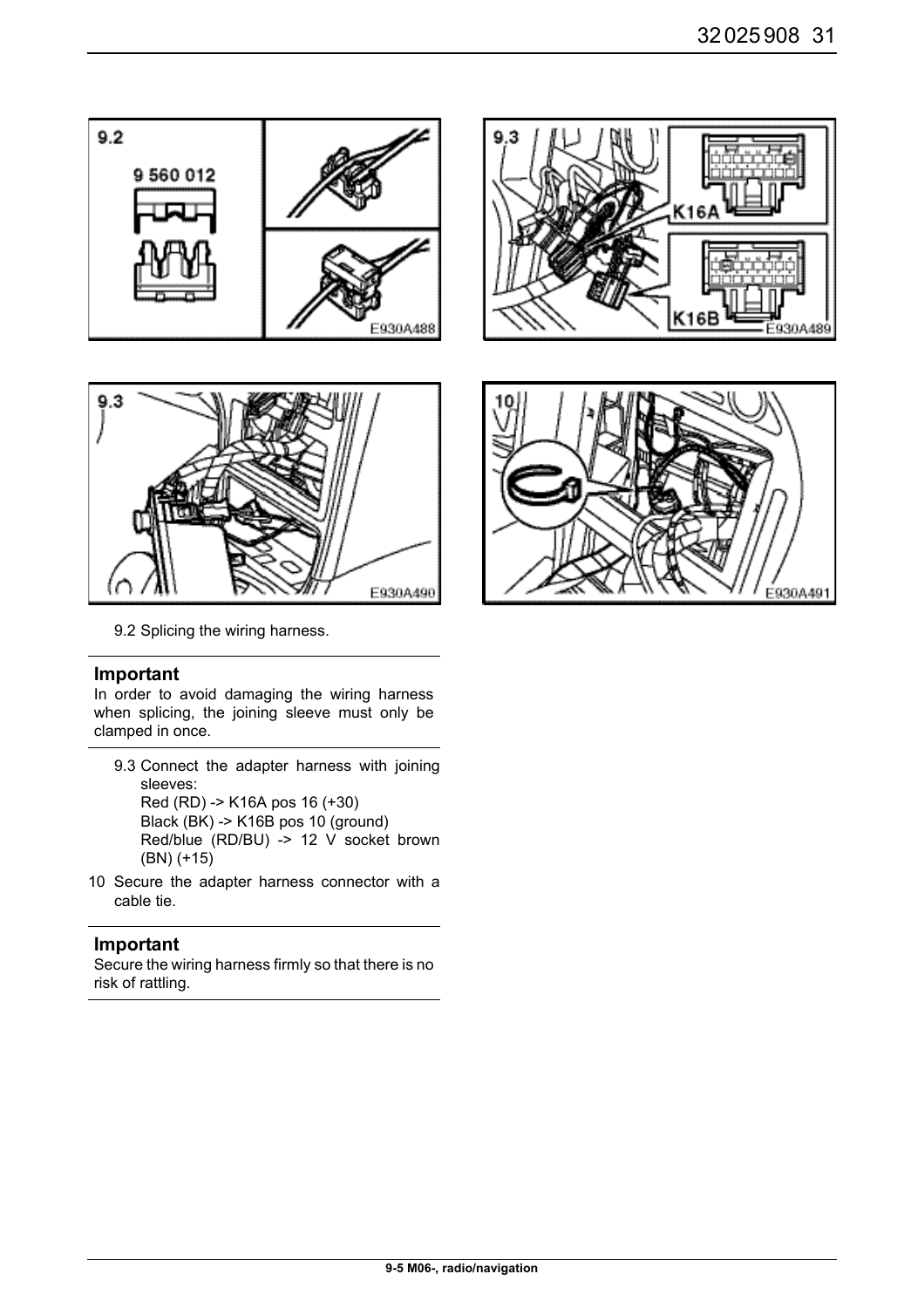



- 11 Protect the joints by insulating with fabric tape around the wiring harness.
- 12 Secure the wiring and any excess.

Secure the wiring harness firmly so that there is no risk of rattling.

- 13 Fit the ashtray/storage compartment.
- 14 Plug in the connectors and fit the ACC unit.



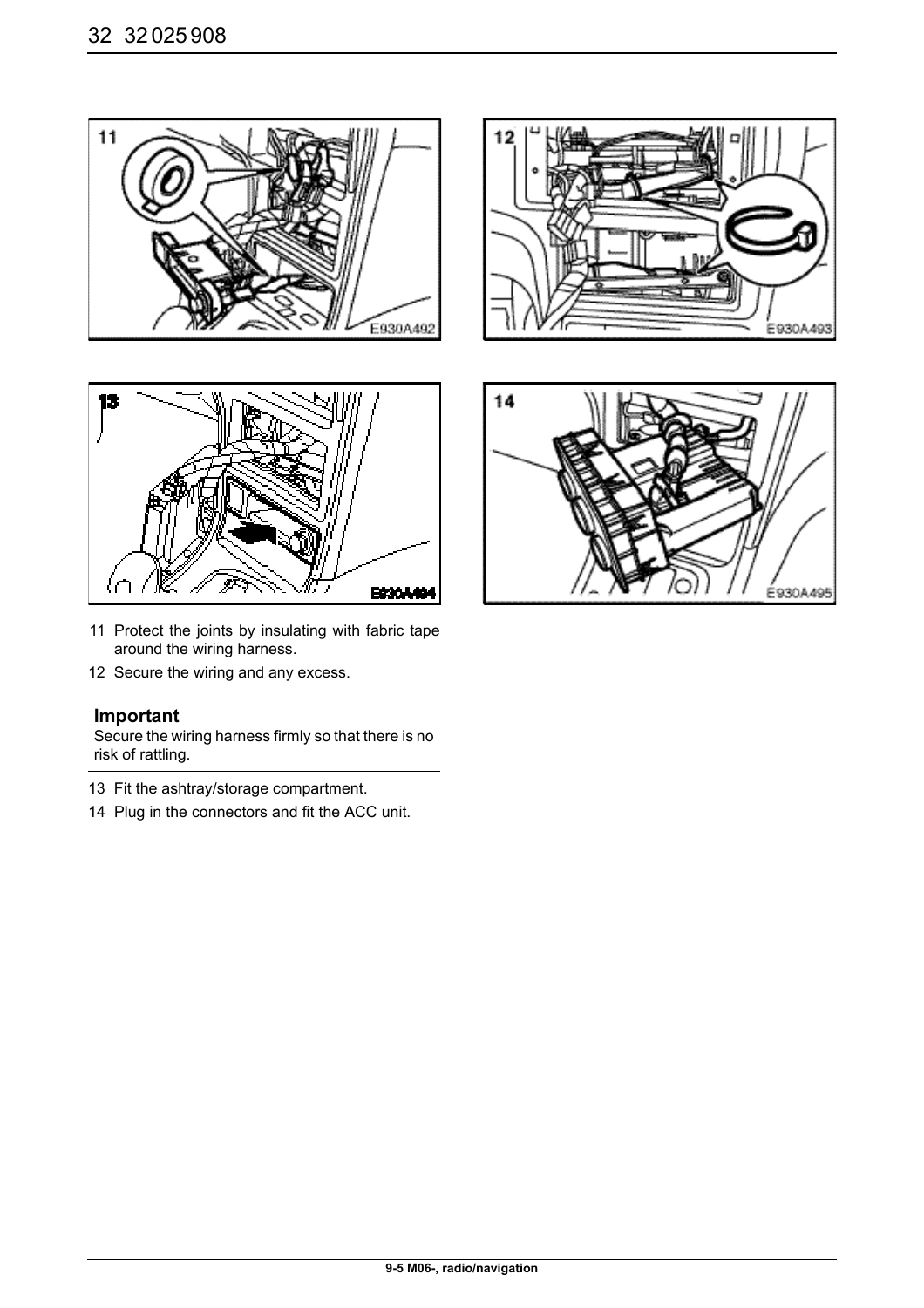



#### 15 **Cars with radio:**

- 15.1Plug in the radio unit's connectors, connect the antenna connection and insert the unit.
- 15.2Fit the screws (B) and the plugs (A).

#### 16 **Cars with navigation:**

- 16.1Fit the compartment.
- 16.2Plug in the navigation unit's connectors, connect the antenna connection and insert the unit.



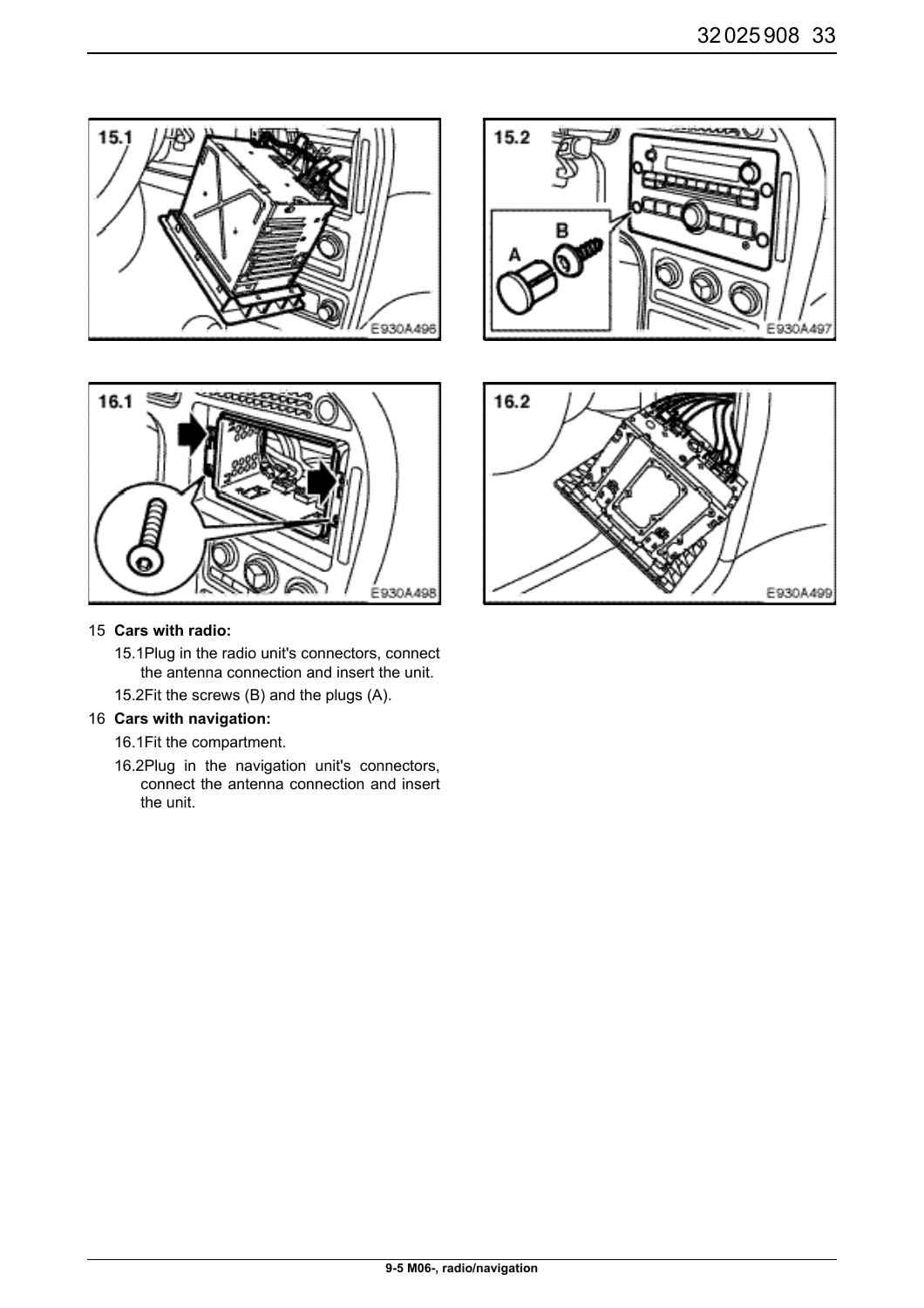



- 17 Connect the battery negative cable (-).
- 18 Set the time and date on the audio/navigation system's head unit:

#### **Manual setting of audio system without CD changer:**

- Press the clock button.

- Press the menu button directly underneath the menu option you wish to change.

- Press the menu button again to increase time or date one increment at a time. You can also adjust time and date by pressing the SEEK, FWD or REV buttons.

#### **Manual setting of audio system with CD changer:**

- Press the MENU button.

- Press the menu button directly underneath the clock symbol in the display.

- Press the menu button directly underneath the menu option you wish to change.

- Press the menu button again to increase time or date one increment at a time. You can also adjust time and date by pressing the SEEK, FWD or REV buttons.

#### **Automatic setting - RDS time:**

To obtain RDS time (Clock Time, CT), the reception must be good and the currently tuned station must be transmitting RDS time signals.

- In the clock menu, press the menu button directly underneath the arrow symbol in the display.

- Press the menu button directly underneath RDS time menu option.

- Adjusting the clock now takes place automatically and the display shows: "Adjusting to RDS time...". In the event of poor RDS reception or if there is no time information the display shows: No RDS time available.

#### **Audio system with navigation:**

Normally the navigation system receives the correct time and date via GPS signals.

- Press the button indicating time at the top right of the screen to display today's date for 5 seconds.

#### Manual setting:

If the GPS time is incorrect or if there is no GPS signal then the time and date can be adjusted manually.

- Hold the button indicating time, at the top right of the screen, depressed for more than 2 seconds to switch to the menu for setting time.

- Adjust the time and date.

#### **Important**

If the battery is disconnected or has been disconnected, time will not be displayed until the audio system has received GPS signals from a satellite. The clock cannot be set manually either.